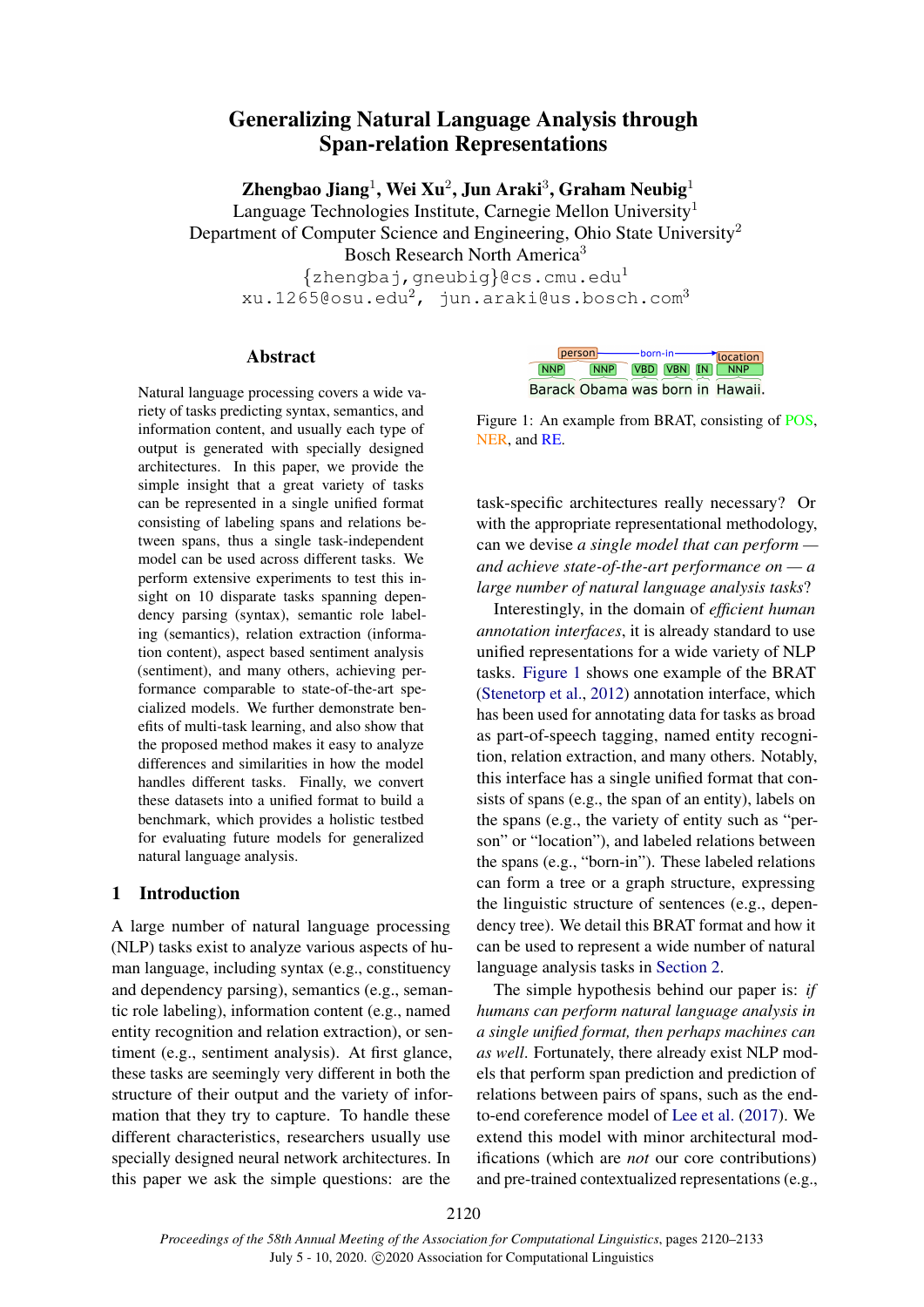<span id="page-1-2"></span>

|                               | <b>Information Extraction</b> |           |        | <b>POS</b>                           |  | <b>Parsing</b> | <b>SRL</b> | <b>Sentiment</b> |      |     |
|-------------------------------|-------------------------------|-----------|--------|--------------------------------------|--|----------------|------------|------------------|------|-----|
|                               | <b>NER</b>                    | <b>RE</b> | Coref. | OpenIE                               |  | Dep.           | Consti.    |                  | ABSA | ORL |
|                               |                               |           |        | Different Models for Different Tasks |  |                |            |                  |      |     |
| ELMo (Peters et al., 2018)    |                               | Х         |        |                                      |  | Х              | Х          | Х                |      |     |
| BERT (Devlin et al., 2019)    |                               | Х         |        |                                      |  |                |            |                  |      |     |
| SpanBERT (Joshi et al., 2019) | X                             |           |        |                                      |  | X              |            |                  |      |     |
|                               |                               |           |        | Single Model for Different Tasks     |  |                |            |                  |      |     |
| Guo et al. (2016)             | Х                             |           |        |                                      |  | x              |            |                  |      |     |
| Swayamdipta et al. (2018)     |                               |           |        |                                      |  |                |            |                  |      |     |
| Strubell et al. (2018)        |                               |           |        |                                      |  |                |            |                  |      |     |
| Clark et al. $(2018)$         |                               |           |        |                                      |  |                |            |                  |      |     |
| Luan et al. (2018, 2019)      |                               |           |        |                                      |  |                |            |                  |      |     |
| Dixit and Al-Onaizan (2019)   |                               |           |        |                                      |  |                |            |                  |      |     |
| Marasović and Frank (2018)    |                               |           |        |                                      |  |                |            |                  |      |     |
| Hashimoto et al. (2017)       |                               |           |        |                                      |  |                |            |                  |      |     |
| This Work                     |                               |           |        |                                      |  |                |            |                  |      |     |

Table 1: A comparison of the tasks covered by previous work and our work.

BERT; [Devlin et al.](#page-8-0)  $(2019)^1$  $(2019)^1$  $(2019)^1$ ) then demonstrate the applicability and versatility of this single model on 10 tasks, including named entity recognition (NER), relation extraction (RE), coreference resolution (Coref.), open information extraction (OpenIE), part-of-speech tagging (POS), dependency parsing (Dep.), constituency parsing (Consti.), semantic role labeling (SRL), aspect based sentiment analysis (ABSA), and opinion role labeling (ORL). While previous work has used similar formalisms to *understand* the representations learned by pretrained embeddings [\(Tenney et al.,](#page-11-3) [2019a,](#page-11-3)[b\)](#page-11-4), to the best of our knowledge this is the first work that uses such a unified model to actually *perform analysis*. Moreover, we demonstrate that despite the model's simplicity, it can achieve comparable performance with special-purpose state-of-the-art models on the tasks above [\(Table 1\)](#page-1-2). We also demonstrate that this framework allows us to easily perform multi-task learning (MTL), leading to improvements when there are related tasks to be learned from or data is sparse. Further analysis shows that dissimilar tasks exhibit divergent attention patterns, which explains why MTL is harmful on certain tasks. We have released our code and the General Language Analysis Datasets (GLAD) benchmark with 8 datasets covering 10 tasks in the BRAT format

at <https://github.com/neulab/cmu-multinlp>, and provide a leaderboard to facilitate future work on generalized models for NLP.

#### <span id="page-1-0"></span>2 Span-relation Representations

In this section, we explain how the BRAT format can be used to represent a large number of tasks. There are two fundamental types of annotations: span annotations and relation annotations. Given a sentence  $\mathbf{x} = [w_1, w_2, ..., w_n]$  of *n* tokens, a span annotation  $(s_i, l_i)$  consists of a contiguous span of tokens  $s_i = [w_{b_i}, w_{b_i+1}, ..., w_{e_i}]$  and its label  $l_i$  ( $l_i \in \mathcal{L}$ ), where  $b_i/e_i$  are the start/end indices respectively, and  $\mathcal L$  is a set of span labels. A relation annotation  $(s_j, s_k, r_{jk})$  refers to a relation  $r_{ik}$  ( $r_{ik} \in \mathcal{R}$ ) between the head span  $s_i$  and the tail span  $s_k$ , where  $R$  is a set of relation types. This span-relation representation can easily express many tasks by defining  $\mathcal L$  and  $\mathcal R$  accordingly, as summarized in [Table 2a](#page-2-0) and [Table 2b.](#page-2-0) These tasks fall in two categories: span-oriented tasks, where the goal is to predict labeled spans (e.g., named entities in NER) and relation-oriented tasks, where the goal is to predict relations between two spans (e.g., relation between two entities in RE). For example, constituency parsing [\(Collins,](#page-8-2) [1997\)](#page-8-2) is a span-oriented task aiming to produce a syntactic parse tree for a sentence, where each node of the tree is an individual span associated with a constituent label. Coreference resolution [\(Pradhan](#page-10-4) [et al.,](#page-10-4) [2012\)](#page-10-4) is a relation-oriented task that links an expression to its mentions within or beyond a single sentence. Dependency parsing (Kübler et al.,

<span id="page-1-1"></span><sup>&</sup>lt;sup>1</sup>In contrast to work on pre-trained contextualized representations like ELMo [\(Peters et al.,](#page-10-0) [2018\)](#page-10-0) or BERT [\(Devlin](#page-8-0) [et al.,](#page-8-0) [2019\)](#page-8-0) that learn unified *features* to represent the *input* in different tasks, we propose a unified *representational methodology* that represents the *output* of different tasks. Analysis models using BERT still use special-purpose output predictors for specific tasks or task classes.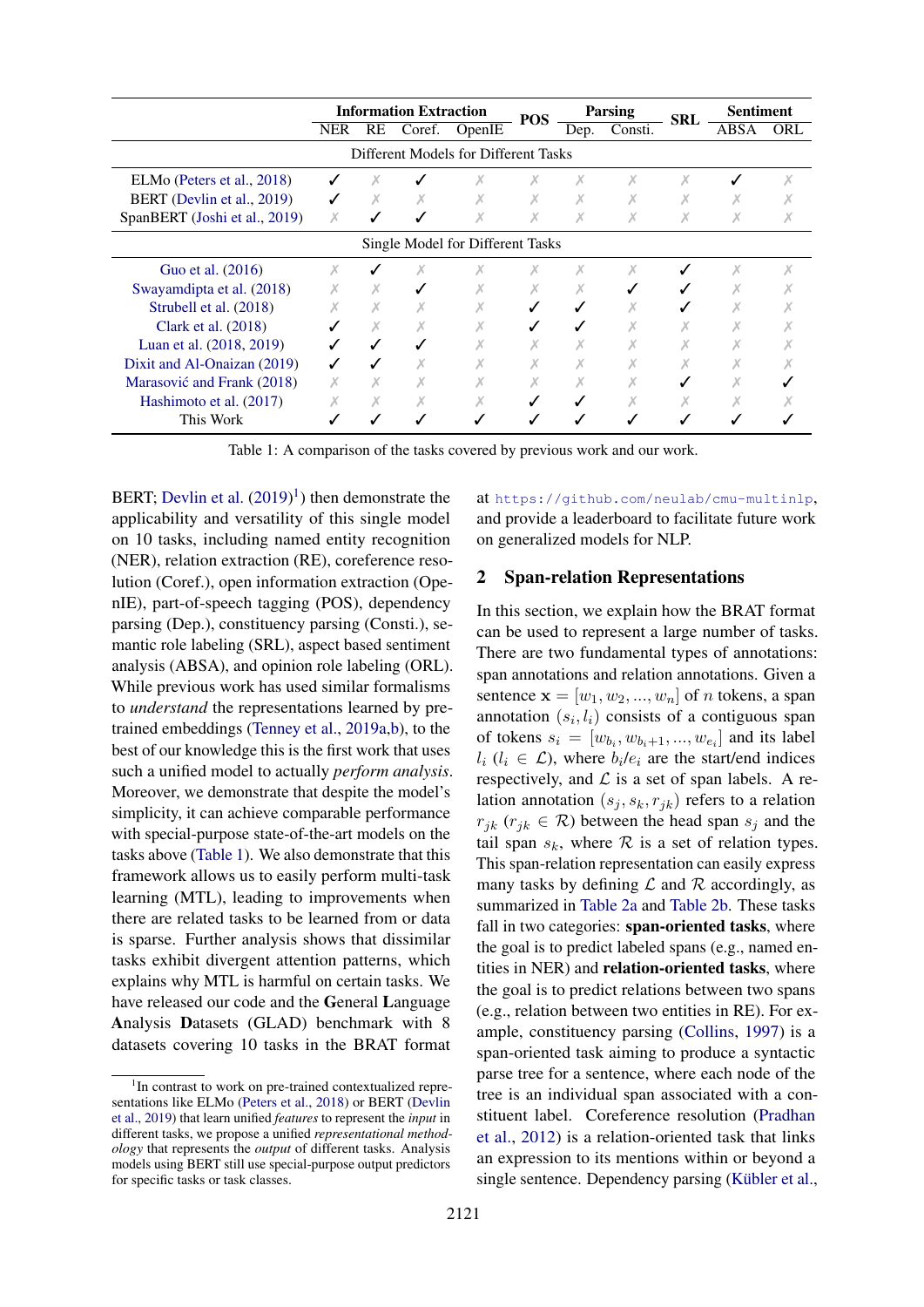<span id="page-2-0"></span>

| Task       | Spans annotated with labels                        |          |                   |  |  |  |  |  |  |
|------------|----------------------------------------------------|----------|-------------------|--|--|--|--|--|--|
| <b>NER</b> | Barack Obama was born in Hawaii.<br>person         | location |                   |  |  |  |  |  |  |
| Consti.    | And their suspicions of each other run deep.<br>NP | NP<br>PP | <b>ADVP</b><br>VP |  |  |  |  |  |  |
|            | NP<br>S                                            |          |                   |  |  |  |  |  |  |
| <b>POS</b> | What kind of memory?<br>NN IN<br><b>WP</b><br>NN   |          |                   |  |  |  |  |  |  |
| ABSA       | Great laptop that offers many great features!      |          | positive          |  |  |  |  |  |  |

Table 2a: Span-oriented tasks. Spans are annotated by underlines and their labels.

[2009\)](#page-9-5) is also a relation-oriented task that aims to relate a word (single-word span) to its syntactic parent word with the corresponding dependency type. Detailed explanations of all tasks can be found in [Appendix A.](#page-12-0)

While the tasks above represent a remarkably broad swath of NLP, it is worth mentioning what we have *not* covered, to properly scope this work. Notably, sentence-level tasks such as text classification and natural language inference are not covered, although they can also be formulated using this span-relation representation by treating the entire sentence as a span. We chose to omit these tasks because they are already well-represented by previous work on generalized architectures [\(Lan and](#page-9-6) [Xu,](#page-9-6) [2018\)](#page-9-6) and multi-task learning [\(Devlin et al.,](#page-8-0) [2019;](#page-8-0) [Liu et al.,](#page-9-7) [2019\)](#page-9-7), and thus we mainly focus on tasks using phrase-like spans. In addition, the span-relation representations described here are designed for natural language *analysis*, and cannot handle tasks that require *generation* of text, such as machine translation [\(Bojar et al.,](#page-8-3) [2014\)](#page-8-3), dialog response generation [\(Lowe et al.,](#page-10-5) [2015\)](#page-10-5), and summarization [\(Nallapati et al.,](#page-10-6) [2016\)](#page-10-6). There are also a small number of analysis tasks such as semantic parsing to logical forms [\(Banarescu et al.,](#page-8-4) [2013\)](#page-8-4) where the outputs are not directly associated with spans in the input, and handling these tasks is beyond the scope of this work.

#### <span id="page-2-3"></span>3 Span-relation Model

Now that it is clear that a very large number of analysis tasks can be formulated in a single format, we turn to devising a single model that can solve these tasks. We base our model on a span-based model first designed for end-to-end coreference resolution

| Task   | Spans and relations annotated with labels           |
|--------|-----------------------------------------------------|
|        | cause-effect                                        |
| RE.    | The burst has been caused by pressure.              |
|        | coref.                                              |
| Coref. | I voted for Tom because he is clever.               |
|        | ARG1<br>$\sqrt{\text{ARG2}}$<br>ARG0                |
| SRL.   | brought you the tale of two cities.<br>We           |
|        | ARG1<br>ARG0                                        |
| OpenIE | The four lawyers climbed out from under a table.    |
|        | dobj<br>det<br>-{nsubj}<br>advmod nummod<br>∤amod}- |
| Dep.   | The entire division employs about 850 workers.      |
|        | holder<br>target                                    |
| ORL.   | We therefore as MDC do not accept this result.      |

Table 2b: Relation-oriented tasks. Directed arcs indicate the relations between spans.

[\(Lee et al.,](#page-9-0) [2017\)](#page-9-0), which is then adapted for other tasks [\(He et al.,](#page-9-8) [2018;](#page-9-8) [Luan et al.,](#page-10-1) [2018,](#page-10-1) [2019;](#page-10-2) [Dixit](#page-9-3) [and Al-Onaizan,](#page-9-3) [2019;](#page-9-3) [Zhang and Zhao,](#page-12-1) [2019\)](#page-12-1). At the core of the model is a module to represent each span as a fixed-length vector, which is used to predict labels for spans or span pairs. We first briefly describe the span representation used and proven to be effective in previous works, then highlight some details we introduce to make this model generalize to a wide variety of tasks.

**Span Representation** Given a sentence  $x =$  $[w_1, w_2, ..., w_n]$  of *n* tokens, a span  $s_i$  =  $[w_{b_i}, w_{b_i+1}, ..., w_{e_i}]$  is represented by concatenating two components: a *content representation*  $\mathbf{z}_i^c$ calculated as the weighted average across all token embeddings in the span, and a *boundary representation*  $z_i^u$  that concatenates the embeddings at the start and end positions of the span. Specifically,

$$
c_1, c_2, ..., c_n = \text{TokenRepr}(w_1, w_2, ..., w_n), \quad (1)
$$

$$
\mathbf{u}_1, \mathbf{u}_2, ..., \mathbf{u}_n = \text{BiLSTM}(\mathbf{c}_1, \mathbf{c}_2, ..., \mathbf{c}_n),
$$
 (2)

$$
\mathbf{z}_{i}^{c} = \text{SelfAttn}(\mathbf{c}_{b_{i}}, \mathbf{c}_{b_{i}+1}, ..., \mathbf{c}_{e_{i}}),
$$
 (3)

<span id="page-2-2"></span><span id="page-2-1"></span>
$$
\mathbf{z}_i^u = [\mathbf{u}_{b_i}; \mathbf{u}_{e_i}], \mathbf{z}_i = [\mathbf{z}_i^c; \mathbf{z}_i^u], \tag{4}
$$

where TokenRepr could be non-contextualized, such as GloVe [\(Pennington et al.,](#page-10-7) [2014\)](#page-10-7), or contextualized, such as BERT [\(Devlin et al.,](#page-8-0) [2019\)](#page-8-0). We refer to [Lee et al.](#page-9-0) [\(2017\)](#page-9-0) for further details.

z

Span and Relation Label Prediction Since we extract spans and relations in an *end-to-end* fashion, we introduce two additional labels NEG\_SPAN and NEG\_REL in  $\mathcal L$  and  $\mathcal R$  respectively. NEG\_SPAN indicates invalid spans (e.g., spans that are not named entities in NER) and NEG REL indicates invalid span pairs without any relation between them (i.e., no relation exists between two arguments in SRL). We first predict labels for *all* spans up to a length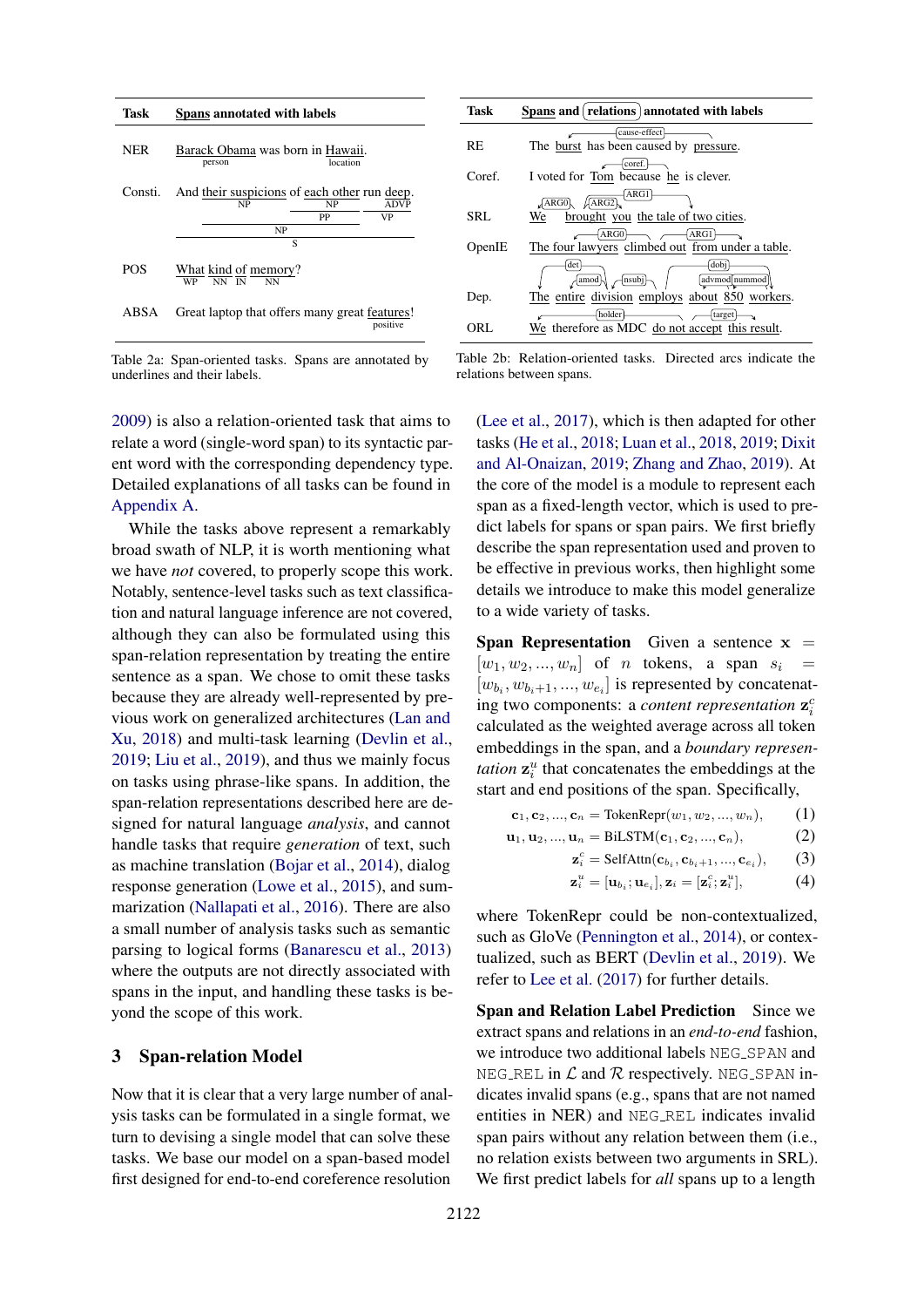<span id="page-3-0"></span>

| <b>Dataset</b>                                  | Domain       | #Sent.                     | Task                                                  | #Spans                                                    | <b>#Relations</b>                     | Metric                                                                     |
|-------------------------------------------------|--------------|----------------------------|-------------------------------------------------------|-----------------------------------------------------------|---------------------------------------|----------------------------------------------------------------------------|
| Wet Lab Protocols<br>(Kulkarni et al., 2018)    | biology      | 14,301                     | <b>NER</b><br>RE                                      | 60,745<br>60.745                                          | 43,773                                | F <sub>1</sub><br>F <sub>1</sub>                                           |
| CoNLL-2003 (Sang and Meulder, 2003)             | news         | 20,744                     | <b>NER</b>                                            | 35,089                                                    |                                       | $F_1$                                                                      |
| SemEval-2010 Task 8 (Hendrickx et al., 2010)    | misc.        | 10,717                     | RE                                                    | 21,437                                                    | 10.717                                | Macro $F_1$ <sup>o</sup>                                                   |
| OntoNotes $5.0 \star$<br>(Pradhan et al., 2013) | misc.        | 94.268                     | Coref.<br><b>SRL</b><br><b>POS</b><br>Dep.<br>Consti. | 194,477<br>745.796<br>1,631,995<br>1,722,571<br>1,320,702 | 1,166,513<br>543.534<br>1,628,558     | Avg $F_1$<br>F <sub>1</sub><br>Accuracy<br>LAS<br>Evalb $F_1$ <sup>†</sup> |
| Penn Treebank<br>(Marcus et al., 1994)          | speech, news | 49.208<br>43,948<br>43,948 | <b>POS</b><br>Dep.<br>Consti.                         | 1,173,766<br>1,090,777<br>871,264                         | 1,046,829<br>$\overline{\phantom{a}}$ | Accuracy<br>LAS<br>Evalb $F_1$ <sup>T</sup>                                |
| OIE2016 (Stanovsky and Dagan, 2016)             | news, Wiki   | 2,534                      | OpenIE                                                | 15,717                                                    | 12,451                                | F <sub>1</sub>                                                             |
| MPOA 3.0 (Deng and Wiebe, 2015)                 | news         | 3,585                      | ORL                                                   | 13,841                                                    | 9,286                                 | F <sub>1</sub>                                                             |
| SemEval-2014 Task 4 (Pontiki et al., 2014)      | reviews      | 4.451                      | ABSA                                                  | 7.674                                                     |                                       | Accuracy <sup>o</sup>                                                      |

Table 3: Statistics of GLAD, consisting of 10 tasks from 8 datasets.  $*$  Following [He et al.](#page-9-8) [\(2018\)](#page-9-8), we use a subset of OntoNotes 5.0 dataset based on CoNLL 2012 splits [\(Pradhan et al.,](#page-10-4) [2012\)](#page-10-4). ◦ Previous works use gold standard spans in these evaluations.  $\dagger$  We use the bracket scoring program Evalb [\(Collins,](#page-8-2) [1997\)](#page-8-2) in constituency parsing.

of l words using a multilayer perceptron (MLP): softmax(MLP<sup>span</sup>( $z_i$ )) ∈  $\Delta^{|\mathcal{L}|}$ , where  $\Delta^{|\mathcal{L}|}$  is a  $|\mathcal{L}|$ -dimensional simplex. Then we keep the top  $K = \tau \cdot n$  spans with the lowest NEG\_SPAN probability in relation prediction for efficiency, where smaller pruning threshold  $\tau$  indicates more aggressive pruning. Another MLP is applied to pairs of the remaining spans to produce their relation scores:  $\mathbf{o}_{jk} = \text{MLP}^{\text{rel}}([\mathbf{z}_j; \mathbf{z}_k; \mathbf{z}_j \cdot \mathbf{z}_k]) \in \mathbb{R}^{|\mathcal{R}|},$ where  $j$  and  $k$  index two spans.

Application to Disparate Tasks For most of the tasks, we can simply maximize the probability of the ground truth relation for *all pairs of the remaining spans*. However, some tasks might have different requirements, e.g., coreference resolution aims to cluster spans referring to the same concept and we do not care about which antecedent a span is linked to if there are multiple ones. Thus, we provide two training loss functions:

- 1. Pairwise Maximize the probabilities of the ground truth relations for all pairs of the remaining spans independently: softmax $(o_{jk})_{r_{jk}}$ , where  $r_{jk}$  indexes the ground truth relation.
- 2. Head Maximize the probability of ground truth head spans for a specific span  $s_j$ :  $\sum_{k \in \text{head}(s_j)} \text{softmax}([o_{j1}, o_{j2}, ..., o_{jK}])_k,$ where  $head(\cdot)$  returns indices of one or more heads and  $o_j$  is the corresponding scalar from  $o_j$ . indicating how likely two spans are related.

We use option 1 for all tasks except for coreference

resolution which uses option 2. Note that the above loss functions *only* differ in how relation scores are normalized and the other parts of the model remain the same across different tasks. At test time, we follow previous inference methods to generate valid outputs. For coreference resolution, we link a span to the antecedent with highest score [\(Lee](#page-9-0) [et al.,](#page-9-0) [2017\)](#page-9-0). For constituency parsing, we use greedy top-down decoding to generate a valid parse tree [\(Stern et al.,](#page-11-7) [2017\)](#page-11-7). For dependency parsing, each word is linked to exactly one parent with the highest relation probability. For other tasks, we predict relations for all span pairs and use those not predicted as NEG REL to construct outputs.

Our core insight is that the above formulation is largely *task-agnostic*, meaning that a task can be modeled in this framework as long as it can be formulated as a span-relation prediction problem with properly defined span labels  $\mathcal L$  and relation labels  $R$ . As shown in [Table 1,](#page-1-2) this unified Span-Relation (SpanRel) model makes it simple to scale to a large number of language analysis tasks, with breadth far beyond that of previous work.

Multi-task Learning The SpanRel model makes it easy to perform multi-task learning (MTL) by sharing all parameters except for the MLPs used for label prediction. However, because different tasks capture different linguistic aspects, they are not equally beneficial to each other. It is expected that jointly training on related tasks is helpful, while forcing the same model to solve unrelated tasks might even hurt the performance [\(Ruder,](#page-11-8) [2017\)](#page-11-8).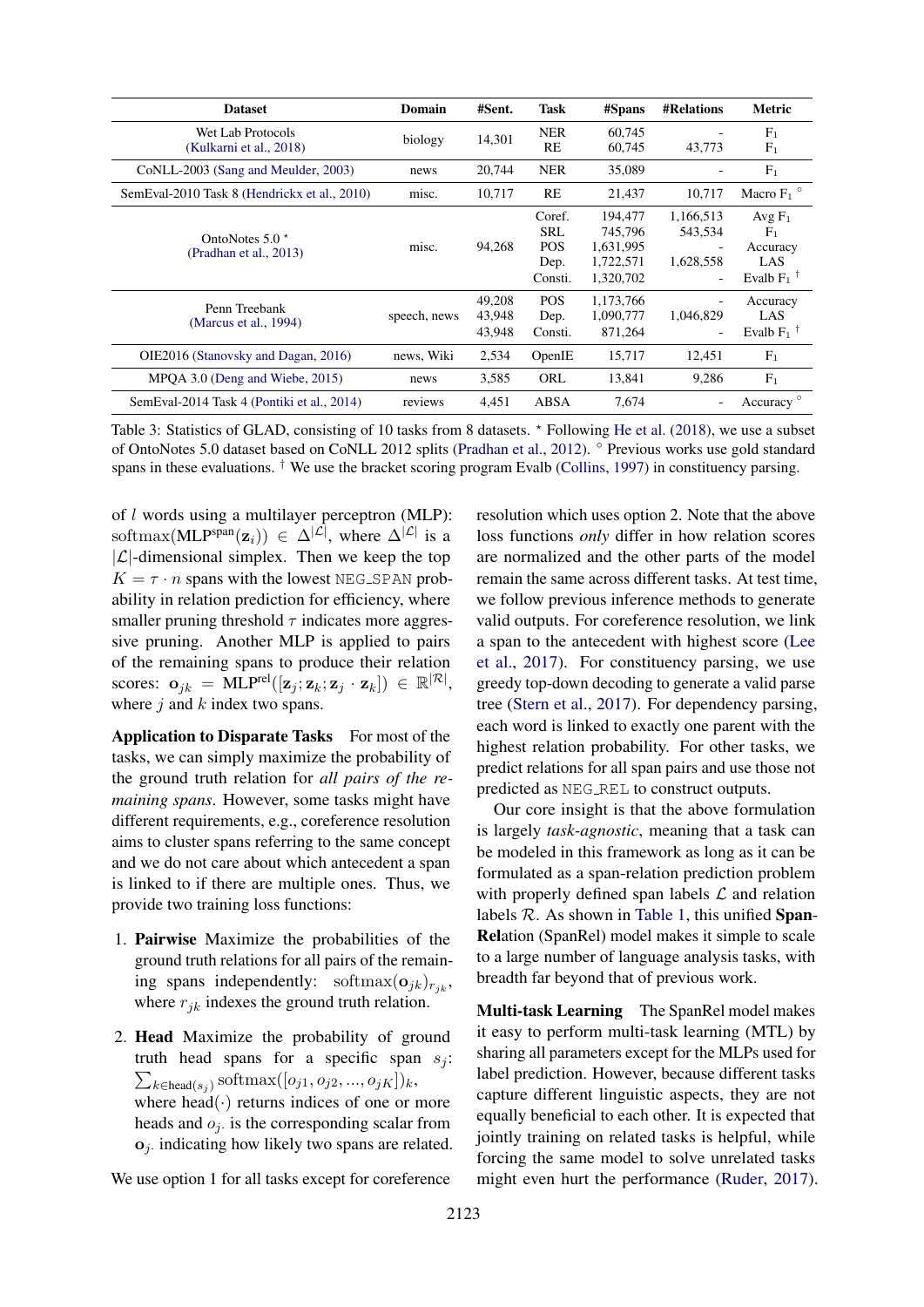<span id="page-4-2"></span>

| Category   | Task                                               | <b>Metric</b>             | <b>Dataset</b>          | <b>Setting</b>      | <b>SOTA Model</b>                            | <b>Previous SOTA</b> | <b>Our Model</b> |
|------------|----------------------------------------------------|---------------------------|-------------------------|---------------------|----------------------------------------------|----------------------|------------------|
|            | <b>NER</b>                                         | $F_1$                     | CoNLL03<br><b>WLP</b>   | <b>BERT</b><br>ELMo | Devlin et al. $(2019)$<br>Luan et al. (2019) | 92.8<br>79.5         | 92.2<br>79.2     |
| IE         | RE                                                 | Macro F1<br>$F_1$         | SemEval10<br><b>WLP</b> | BERT, gold<br>ELMo  | Wu and He (2019)<br>Luan et al. $(2019)$     | 89.3<br>64.1         | 87.4<br>65.5     |
|            | GloVe, CharCNN<br>Avg $F_1$<br>OntoNotes<br>Coref. | Lee et al. $(2017)^\circ$ | 62.0                    | 61.1                |                                              |                      |                  |
|            | OpenIE                                             | $F_1$                     | <b>OIE2016</b>          | ELMo                | Stanovsky et al. $(2018)^*$                  | 31.1                 | 35.2             |
| <b>SRL</b> |                                                    | F <sub>1</sub>            | OntoNotes               | ELMo                | He et al. $(2018)^{\dagger}$                 | 82.9                 | 82.4             |
| Parsing    | Dep.                                               | LAS                       | <b>PTB</b>              | ELMo                | Clark et al. $(2018)$                        | 94.4                 | 94.7             |
|            | Consti.                                            | Evalb $F_1$               | <b>PTB</b>              | <b>BERT</b>         | Kitaev et al. (2019)                         | 95.6                 | 95.5             |
| Sentiment  | ABSA                                               | Accuracy                  | SemEval14               | BERT, gold          | Xu et al. $(2019)^{4}$                       | 85.0/78.1            | 85.5/76.6        |
|            | ORL                                                | F <sub>1</sub>            | MPOA 3.0                | GloVe, gold         | Marasović and Frank $(2018)^*$               | 56.4                 | 55.6             |
| <b>POS</b> |                                                    | Accuracy                  | <b>PTB</b>              | <b>ELMo</b>         | Clark et al. $(2018)$                        | 97.7                 | 97.7             |

Table 4: Comparison between SpanRel models and task-specific SOTA models.[2](#page-4-0) Following [Luan et al.](#page-10-2) [\(2019\)](#page-10-2), we perform NER and RE jointly on WLP dataset. We use gold entities in SemEval-2010 Task 8, gold aspect terms in SemEval-2014 Task 4, and gold opinion expressions in MPQA 3.0 to be consistent with existing works.

Compared to manually choosing source tasks based on prior knowledge, which might be sub-optimal when the number of tasks is large, SpanRel offers a systematic way to examine relative benefits of source-target task pairs by either performing pairwise MTL or attention-based analysis, as we will show in [Section 4.3.](#page-5-0)

## 4 GLAD Benchmark and Results

We first describe our General Language Analysis Datasets (GLAD) benchmark and evaluation metrics, then conduct experiments to (1) verify that SpanRel can achieve comparable performance across all tasks [\(Section 4.2\)](#page-4-1), and (2) demonstrate its benefits in multi-task learning [\(Section 4.3\)](#page-5-0).

#### 4.1 Experimental Settings

GLAD Benchmark and Evaluation Metrics As summarized in [Table 3,](#page-3-0) we convert 8 widely used datasets with annotations of 10 tasks into the BRAT format and include them in the GLAD benchmark. It covers diverse domains, providing a holistic testbed for natural language analysis evaluation. The major evaluation metric is span-based  $F_1$ (denoted as  $F_1$ ), a standard metric for SRL. Precision is the proportion of extracted spans (spans not predicted as NEG SPAN) that are consistent with

the ground truth. Recall is the proportion of ground truth spans that are correctly extracted. Span  $F_1$ is also applicable to relations, where an extracted relation (relations not predicted as NEG REL) is correct iff both head and tail spans have correct boundaries and the predicted relation is correct. To make fair comparisons with existing works, we also compute standard metrics for different tasks, as listed in [Table 3.](#page-3-0)

Implementation Details We attempted four token representation methods [\(Equation 1\)](#page-2-1), namely GloVe [\(Pennington et al.,](#page-10-7) [2014\)](#page-10-7), ELMo [\(Peters](#page-10-0) [et al.,](#page-10-0) [2018\)](#page-10-0), BERT [\(Devlin et al.,](#page-8-0) [2019\)](#page-8-0), and Span-BERT [\(Joshi et al.,](#page-9-1) [2019\)](#page-9-1). We use  $BERT_{base}$  in our main results and report BERT<sub>large</sub> in [Appendix B.](#page-12-3) A three-layer BiLSTM with 256 hidden units is used [\(Equation 2\)](#page-2-2). Both span and relation prediction MLPs have two layers with 128 hidden units. Dropout [\(Srivastava et al.,](#page-11-11) [2014\)](#page-11-11) of 0.5 is applied to all layers. For GloVe and ELMo, we use Adam [\(Kingma and Ba,](#page-9-12) [2015\)](#page-9-12) with learning rate of 1e-3 and early stop with patience of 3. For BERT and SpanBERT, we follow standard fine-tuning with learning rate of 5e-5,  $\beta_1 = 0.9$ ,  $\beta_2 = 0.999$ , L2 weight decay of 0.01, warmup over the first 10% steps, and number of epochs tuned on development set. Task-specific hyperparameters maximal span length and pruning ratio are tuned on development set and listed in [Appendix C.](#page-12-4)

#### <span id="page-4-1"></span>4.2 Comparison with Task-specific SOTA

We compare the SpanRel model with state-of-theart task-specific models by training on data from a single task. By doing so we attempt to answer the

<span id="page-4-0"></span> $2°$  The small version of [Lee et al.](#page-9-0) [\(2017\)](#page-9-0)'s method with 100 antecedents and no speaker features.  $*$  For OpenIE and ORL, we use span-based  $F_1$  instead of syntactic-head-based  $F_1$  and binary coverage  $F_1$  used in the original papers because they are biased towards extracting long spans. † For SRL, we choose to compare with [He et al.](#page-9-8) [\(2018\)](#page-9-8) because they also extract predicates and arguments in an end-to-end way.  $\triangleleft$  We follow [Xu et al.](#page-12-2) [\(2019\)](#page-12-2) to report accuracy of restaurant and laptop domain separately in ABSA.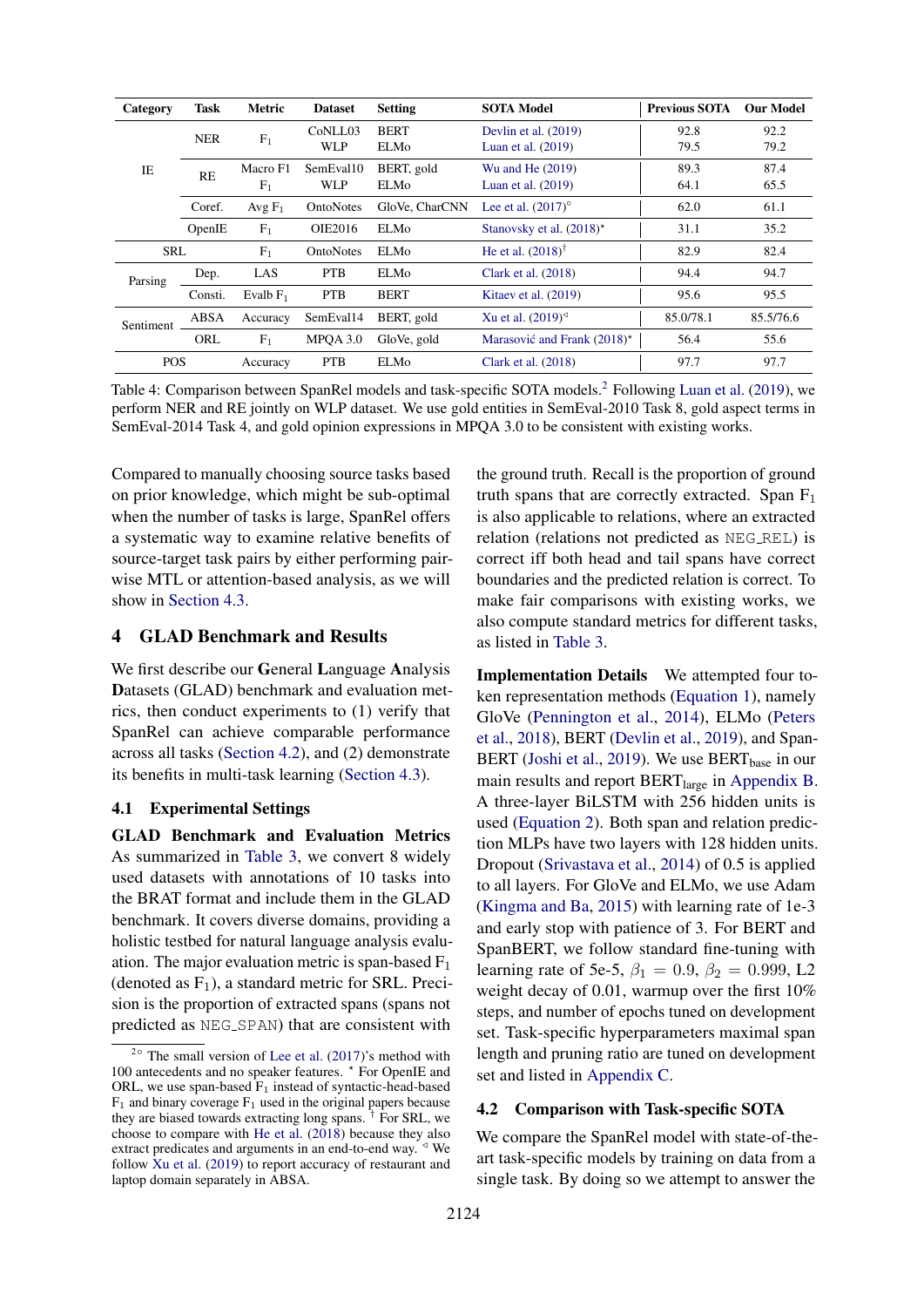research question "can a single model with minimal task-specific engineering achieve competitive or superior performance to other models that have been specifically engineered?" We select competitive SOTA models mainly based on settings, e.g., single-task learning and end-to-end extraction of spans and relations. To make fair comparisons, token embeddings (GloVe, ELMo, BERT) and other hyperparameters (e.g., the number of antecedents in Coref. and the maximal span length in SRL) in our method are set to match those used by SOTA models, to focus on differences brought about by the model architecture.

As shown in [Table 4,](#page-4-2) the SpanRel model achieves comparable performances as task-specific SOTA methods (regardless of whether the token representation is contextualized or not). This indicates that the span-relation format can generically represent a large number of natural language analysis tasks and it is possible to devise a single unified model that achieves strong performance on all of them. It provides a strong and generic baseline for natural language analysis tasks and a way to examine the usefulness of task-specific designs.

#### <span id="page-5-0"></span>4.3 Multi-task Learning with SpanRel

To demonstrate the benefit of the SpanRel model in MTL, we perform single-task learning (STL) and MTL across all tasks using end-to-end settings.<sup>[3](#page-5-1)</sup> Following [Liu et al.](#page-9-7) [\(2019\)](#page-9-7), we perform MTL+finetuning and show the results in separate columns of [Table 5.](#page-6-0) Contextualized token representations yield significantly better results than GloVe on all tasks, indicating that pre-training on large corpora is almost universally helpful to NLP tasks. Comparing the results of MTL+fine-tuning with STL, we found that performance with GloVe drops on 8 out of 15 tasks, most of which are tasks with relatively sparse data. It is probably because the capacity of the GloVe-based model is too small to store all the patterns required by different tasks. The results of contextualized representations are mixed, with some tasks being improved and others remaining the same or degrading. We hypothesize that this is because different tasks capture different linguistic aspects, thus are not equally helpful to each other. Reconciling these seemingly different tasks in the same model might be harmful to some tasks.

Notably, as the contextualized representations become stronger, the performance of MTL+FT becomes more favorable. 5 out of 15 tasks (NER, RE, OpenIE, SRL, ORL) observe statistically significant improvements (p-value  $< 0.05$  with paired bootstrap re-sampling) with SpanBERT, a contextualized embedding pre-trained with span-based training objectives, while only one task degrades (ABSA), indicating its superiority in reconciling spans from different tasks. The GLAD benchmark provides a holistic testbed for evaluating natural language analysis capability.

Task Relatedness Analysis To further investigate how different tasks interact with each other, we choose five source tasks (i.e., tasks used to improve other tasks, e.g., POS, NER, Consti., Dep., and SRL) that have been widely used in MTL [\(Hashimoto et al.,](#page-9-4) [2017;](#page-9-4) [Strubell et al.,](#page-11-2) [2018\)](#page-11-2) and six target tasks (i.e., tasks to be improved, e.g., OpenIE, NER, RE, ABSA, ORL, and SRL) to perform pairwise multi-task learning.

We hypothesize that although language modeling pre-training is theoretically orthogonal to MTL [\(Swayamdipta et al.,](#page-11-1) [2018\)](#page-11-1), in practice their benefits tends to overlap. To analyze these two factors separately, we start with a weak representation GloVe to study task relatedness, then move to BERT to demonstrate how much we can still improve with MTL given strong and contextualized representations. As shown in Table [6](#page-7-0) (GloVe), tasks are not equally useful to each other. Notably, (1) for OpenIE and ORL, multi-task learning with SRL improves the performance significantly, while other tasks lead to less or no improvements. (2) Dependency parsing and SRL are generic source tasks that are beneficial to most of the target tasks. This unified SpanRel makes it easy to perform MTL and decide beneficial source tasks.

Next, we demonstrate that our framework also provides a platform for analysis of similarities and differences between different tasks. Inspired by the intuition that the attention coefficients are somewhat indicative of a model's internal focus [\(Li et al.,](#page-9-13) [2016;](#page-9-13) [Vig,](#page-11-12) [2019;](#page-11-12) [Clark et al.,](#page-8-6) [2019\)](#page-8-6), we hypothesize that the similarity or difference between attention mechanisms may be correlated with similarity between tasks, or even the success or failure of MTL. To test this hypothesis, we extract the attention maps of two BERT-based SpanRel models (trained on a source  $t'$  and a target task  $t$  separately) over sentences  $X_t$  from the target task, and compute

<span id="page-5-1"></span> $3$ Span-based  $F_1$  is used as the evaluation metric in SemEval-2010 Task 8 and SemEval-2014 Task 4 as opposed to macro  $F_1$  and accuracy reported in the original papers because we aim at end-to-end extractions.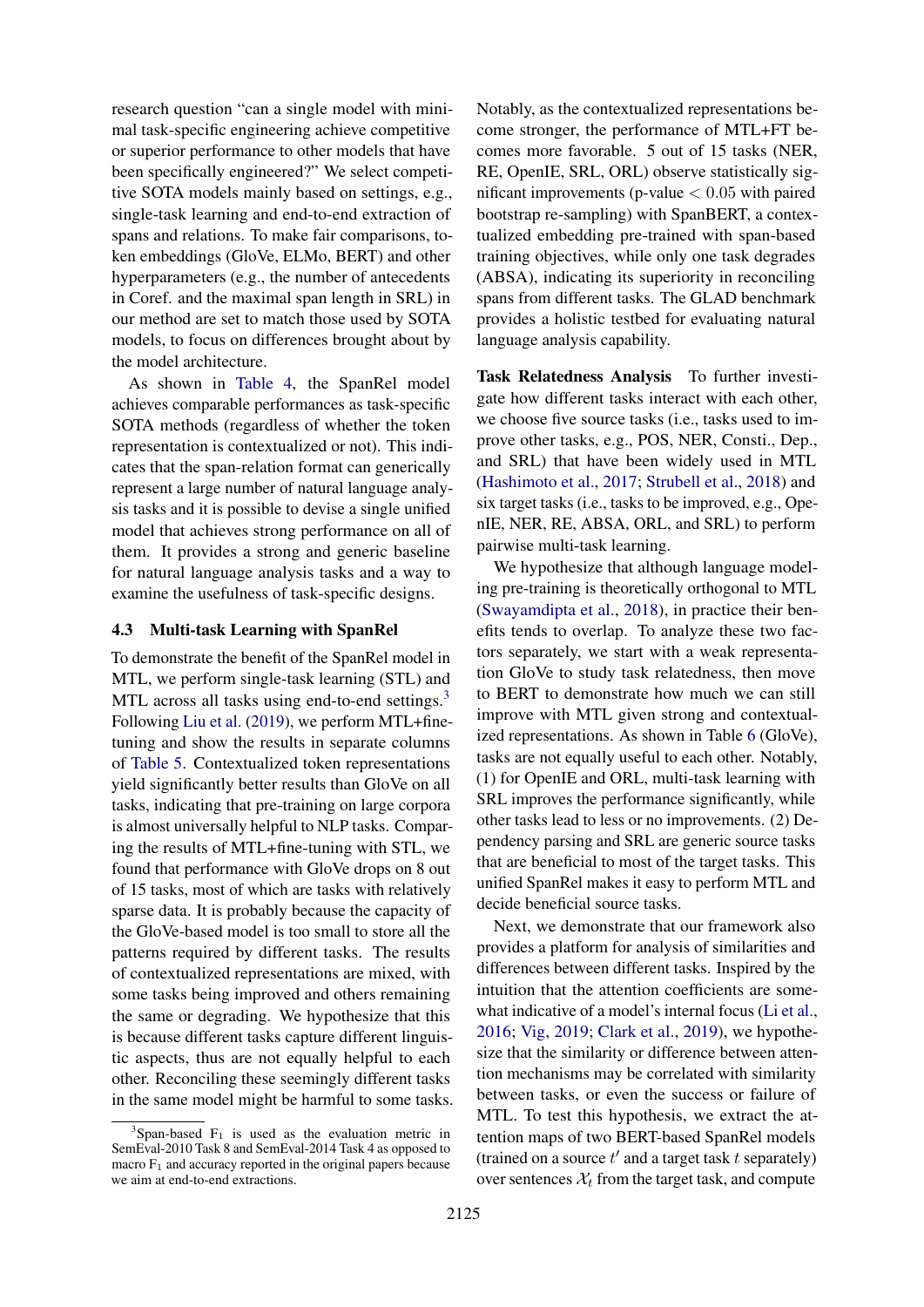<span id="page-6-0"></span>

| Category   | Task        | Metric                           | <b>Dataset</b>                 | GloVe<br><b>STLMTL +FT</b>                                                         | <b>ELMo</b><br><b>STL MTL +FT</b>                                    | $BERT_{base}$<br><b>STL MTL +FT</b>                                         | SpanBERT <sub>base</sub><br><b>STLMTL +FT</b>                      |
|------------|-------------|----------------------------------|--------------------------------|------------------------------------------------------------------------------------|----------------------------------------------------------------------|-----------------------------------------------------------------------------|--------------------------------------------------------------------|
|            | <b>NER</b>  | $F_1$                            | CoNLL03<br><b>WLP</b>          | 88.4 $86.2 \downarrow 87.5 \downarrow$<br>77.6 71.5 $\downarrow$ 76.5 $\downarrow$ | 91.9 91.6 91.6<br>79.2 77.4↓78.2↓                                    | 91.0 88.6 90.2<br>78.1 78.2 78.5                                            | 91.3 90.4 91.2<br>77.9 78.6† 78.5†                                 |
| <b>IE</b>  | RE          | F <sub>1</sub>                   | SemEval10<br><b>WLP</b>        | 50.7 15.2↓ 33.0↓<br>64.9 38.5↓ 53.9↓                                               | $61.8$ 30.6 $42.9$<br>65.5 $52.0 \downarrow 55.1 \downarrow$         | $61.755.1\downarrow 59.8\downarrow$<br>64.7 65.9 $\uparrow$ 66.5 $\uparrow$ | 62.1 $54.6\downarrow$ 61.8<br>64.1 67.2 $\uparrow$ 67.2 $\uparrow$ |
|            | Coref       | Avg $F_1$                        | <b>OntoNotes</b>               | 56.3 50.3 $\downarrow$ 53.0 $\downarrow$                                           | 62.2 62.9 $\uparrow$ 63.3 $\uparrow$                                 | $66.265.5\downarrow 65.8$                                                   | 70.068.9169.7                                                      |
|            | OpenIE      | $F_1$                            | OIE2016                        | 28.3 $6.8\downarrow$ 19.6                                                          | 35.230.0132.9                                                        | 36.7 37.1 38.5                                                              | 36.5 37.3 <sup><math>\dagger</math></sup> 38.6 $\dagger$           |
| <b>SRL</b> |             | $F_1$                            | OntoNotes                      | 78.0 77.9 <b>78.6</b> <sup>+</sup>                                                 | 82.4 82.3 82.4                                                       | 83.3 82.9 83.4                                                              | 83.1 83.3 <b>83.8</b> <sup><math>\dagger</math></sup>              |
| Parsing    | Dep.        | LAS                              | <b>PTB</b><br>OntoNotes        | 92.9 93.2 $93.5$ <sup>+</sup><br>90.4 90.5<br>90.5                                 | 94.7 94.9 94.9<br>$92.3$ 93.2 $\uparrow$ 92.8 $\uparrow$             | 94.9 94.8 95.0<br>94.1 93.8 94.0                                            | 95.1 95.1 95.1<br>94.2 94.1 94.2                                   |
|            | Consti.     | Evalb $F_1$                      | <b>PTB</b><br><b>OntoNotes</b> | 93.4<br>93.8<br>$\omega$<br>91.0<br>91.5<br>÷,                                     | 95.3<br>95.3<br>$\omega$<br>93.2<br>93.7<br>$\overline{\phantom{a}}$ | 95.5<br>95.2<br>÷.<br>93.6<br>93.8<br>$\blacksquare$                        | 95.8<br>95.5<br>$\sim$<br>94.3<br>94.2                             |
| Sentiment  | ABSA<br>ORL | F <sub>1</sub><br>F <sub>1</sub> | SemEval14<br>MPOA 3.0          | 63.5 48.5 $\downarrow$ 59.0 $\downarrow$<br>38.2 $18.4 \downarrow 31.6 \downarrow$ | 69.257.0159.01<br>42.9 24.7 32.4                                     | $70.863.1\downarrow 67.0\downarrow$<br>44.5 38.1 45.6 <sup>1</sup>          | $70.063.5\downarrow 69.5\downarrow$<br>45.2 40.2 47.5 <sup>↑</sup> |
| <b>POS</b> |             | Accuracy                         | <b>PTB</b><br><b>OntoNotes</b> | 96.8 96.8 96.8<br>97.0 97.0<br>97.1                                                | 97.7 97.7 97.8<br>98.2 98.2 98.3                                     | 97.6 97.3 97.3<br>97.7 97.8 97.8                                            | 97.6 97.6 97.6<br>98.3 98.3 98.3                                   |

Table 5: Comparison between STL and MTL+fine-tuning across all tasks. **blue**↑ indicates results better than STL, red↓ indicates worse, and black means almost the same (i.e., a difference within 0.5). Constituency parsing requires more memory than other tasks so we restrict its span length to 10 in MTL, and thus do not report results.

their similarity using the Frobenius norm:

$$
\operatorname{sim}_k(t,t') = -\frac{1}{|\mathcal{X}_t|} \sum_{\mathbf{x} \in \mathcal{X}_t} \left\| A_k^t(\mathbf{x}) - A_k^{t'}(\mathbf{x}) \right\|_F,
$$

where  $A_k^t(\mathbf{x})$  is the attention map extracted from the  $k$ -th head by running the model trained from task t on sentence x. We select OpenIE as the target task because it shows the largest performance variation when paired with different source tasks (34.0 - 38.8) in Table [6.](#page-7-0) We visualize the attention similarity of all heads in BERT (12 layers  $\times$  12 heads) between two mutually harmful tasks (OpenIE/POS on the left) and between two mutually helpful tasks (OpenIE/SRL on the right) in [Figure 2a.](#page-6-1) A common trend is that heads in higher layers exhibit more divergence, probably because they are closer to the prediction layer, thus easier to be affected by the end task. Overall, it can be seen that OpenIE/POS has much more attention divergence than OpenIE/SRL. A notable difference is that almost *all* heads in the last two layers of the OpenIE/POS models differ significantly, while *some* heads in the last two layers of the OpenIE/SRL models still behave similarly, providing evidence that failure of MTL can be attributed to the fact that dissimilar tasks requires different attention patterns. We further compute average attention similarities for all source tasks in [Figure 2b,](#page-6-1) and we can see that there is a strong correlation (Pearson correlation of 0.97) between the attentions similarity and the

<span id="page-6-1"></span>

(a) Attention similarity between (b) Correlation between OpenIE/POS (left), and between attention similarity and OpenIE/SRL (right) for all heads. MTL performance.

Figure 2: Attention-based task relatedness analysis.

performance of pairwise MTL, supporting our hypothesis that attention pattern similarities can be used to predict improvements of MTL.

**MTL under Different Settings** We analyze how token representations and sizes of the target dataset affect the performance of MTL. Comparing BERT and GloVe in Table [6,](#page-7-0) the improvements become smaller or vanish as the token representation becomes stronger, e.g., improvement on OpenIE with SRL reduces from 5.8 to 1.6. This is expected because both large-scale pre-training and MTL aim to learn general representations and their benefits tend to overlap in practice. Interestingly, some helpful source tasks become harmful when we shift from GloVe to BERT, such as OpenIE paired with POS. We conjecture that the gains of MTL might have already been achieved by BERT, but the task-specific characteristics of POS hurt the performance of OpenIE. We did not observe many tasks benefitting from MTL for the GloVe-based model in [Table 5](#page-6-0)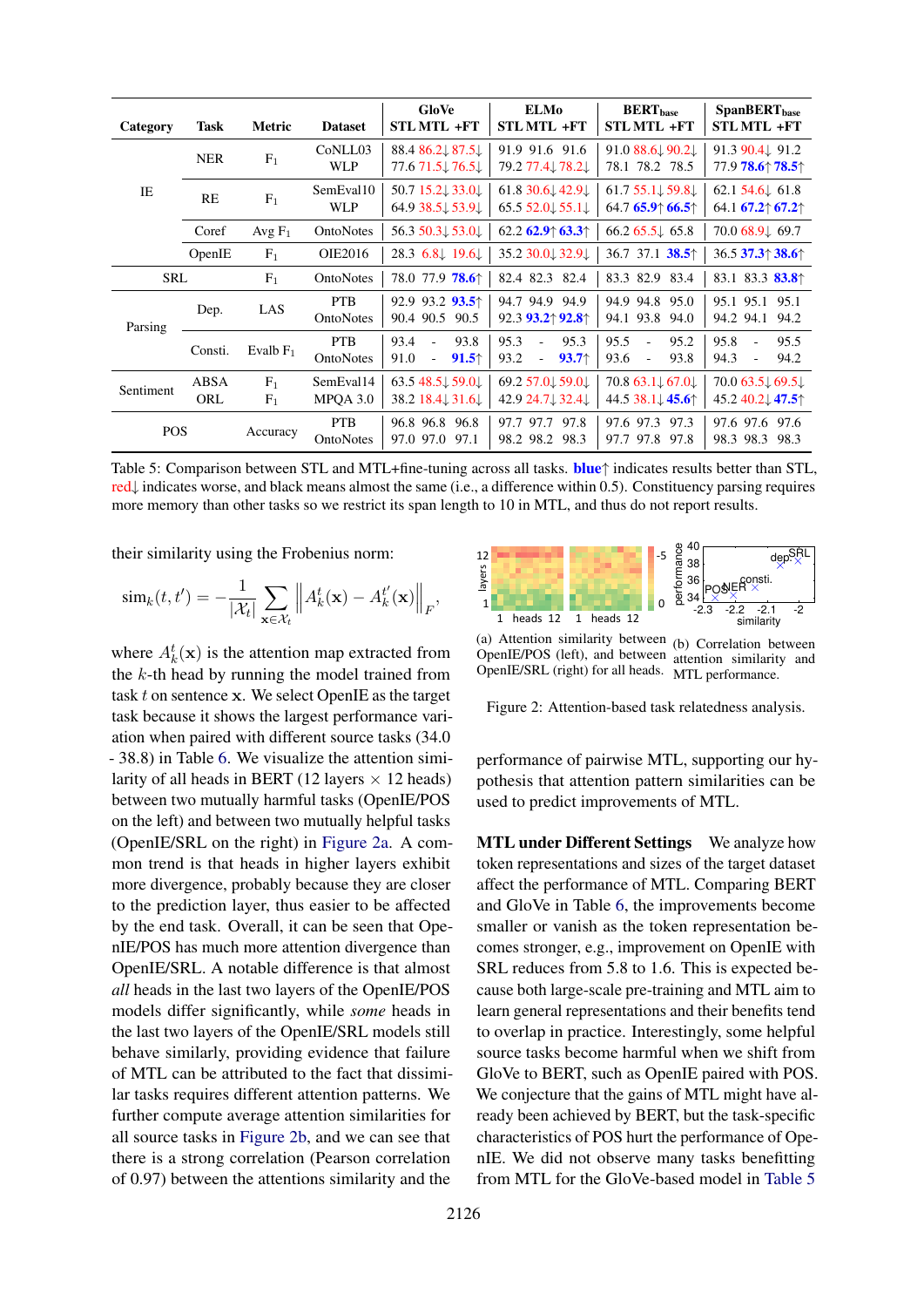<span id="page-7-0"></span>

|                                |            |                        |                                            | GloVe                                              |  | <b>BERT</b> <sub>base</sub> |  |                      |                                                                                       |  |                                                       |
|--------------------------------|------------|------------------------|--------------------------------------------|----------------------------------------------------|--|-----------------------------|--|----------------------|---------------------------------------------------------------------------------------|--|-------------------------------------------------------|
| <b>Source</b><br><b>Target</b> | <b>STL</b> |                        |                                            | POS NER Consti. Dep. SRL                           |  |                             |  |                      | STL   POS NER Consti. Dep. SRL                                                        |  |                                                       |
| OpenIE                         | 28.3       |                        |                                            | 29.9 $27.0$ 31.2 $32.9$ 34.1                       |  | 36.7                        |  |                      | 34.0 $\downarrow$ 34.3 $\downarrow$ 35.2 $\downarrow$ 37.8 $\uparrow$ 38.3 $\uparrow$ |  |                                                       |
| NER (WLP)                      | 77.6       |                        |                                            | 77.8 <b>78.3</b> 77.9 <b>78.6</b> 78.1             |  | 78.1                        |  | 78.0 78.1            | 78.1                                                                                  |  | 77.7 <b>78.8</b> ↑                                    |
| RE (WLP)                       | 64.9       |                        | $65.5^{\circ}$ 65.6                        | 64.9 66.5 $\uparrow$ 65.9                          |  | 64.7                        |  | 64.4 64.7            | 64.3                                                                                  |  | 64.9 65.3 <sup><math>\dagger</math></sup>             |
| RE (SemEval10)                 | 50.7       |                        | $52.3^{\circ}$ 52.8 $^{\circ}$             | 49.6 $\downarrow$ 52.9 $\uparrow$ 52.8 $\uparrow$  |  | 61.7                        |  | 61.9 60.2            | 59.2                                                                                  |  | 62.1 59.9                                             |
| ABSA                           | 63.5       |                        |                                            | 63.4 62.8 $\downarrow$ 59.8 $\downarrow$ 63.5 60.2 |  | 70.8                        |  | $68.91$ 71.4         | 70.4                                                                                  |  | $69.9\downarrow 69.6\downarrow$                       |
| ORL                            | 38.2       | $35.7 \downarrow 37.9$ |                                            | 36.1 38.6 41.0                                     |  | 44.5                        |  | 45.8 $\uparrow$ 44.2 | 44.8                                                                                  |  | 45.1 <sup><math>\uparrow</math></sup> 46.6 $\uparrow$ |
| SRL(10k)                       | 68.8       |                        | 69.6 <sup><math>\uparrow</math></sup> 68.9 | $70.7$ <sup><math>+ 71.3</math></sup>              |  | 78.7                        |  | <b>79.4</b> ↑ 79.5↑  | <b>79.6</b> $\uparrow$ <b>79.8</b> $\uparrow$                                         |  |                                                       |



mance of SRL wrt. the

data size.

Table 6: Performance of pairwise multi-task learning with GloVe and BERT<sub>base</sub>. **blue**↑ indicates results better than STL, red↓ indicates worse, and black means almost the same (i.e., a difference within 0.5). We show the performance after fine-tuning. Dataset of source tasks POS, Consti., Dep. is PTB and dataset of NER is CoNLL-2003.

because it is trained on *all* tasks (instead of *two*), which is beyond its limited model capacity. The improvements of MTL shrink as the size of the SRL datasets increases, as shown in [Figure 3,](#page-7-0) indicating that MTL is useful when the target data is sparse.

Time Complexity Analysis Time complexities of span and relation prediction are  $\mathcal{O}(l \cdot n)$  and  $\mathcal{O}(K^2) = \mathcal{O}(\tau^2 \cdot n^2)$  respectively for a sentence of  $n$  tokens [\(Section 3\)](#page-2-3). The time complexity of BERT is  $\mathcal{O}(L \cdot n^2)$ , dominated by its L selfattention layers. Since the pruning threshold  $\tau$  is usually less than 1, the computational overhead introduced by the span-relation output layer is much less than BERT. In practice, we observe that the training/testing time is mainly spent by BERT. For SRL, one of the most computation-intensive tasks with long spans and dense span/relation annotations, 85.5% of the time is spent by BERT. For POS, a less heavy task, the time spent by BERT increases to 98.5%. Another option for span prediction is to formulate it as a sequence labeling task, as in previous works [\(Lample et al.,](#page-9-14) [2016;](#page-9-14) [He et al.,](#page-9-15) [2017\)](#page-9-15), where time complexity is  $\mathcal{O}(n)$ . Although slower than token-based labeling models, span-based models offer the advantages of being able to model overlapping spans and use span-level information for label prediction [\(Lee et al.,](#page-9-0) [2017\)](#page-9-0).

#### 5 Related Work

General Architectures for NLP There has been a rising interest in developing general architectures for different NLP tasks, with the most prominent examples being sequence labeling framework [\(Col](#page-8-7)[lobert et al.,](#page-8-7) [2011;](#page-8-7) [Ma and Hovy,](#page-10-11) [2016\)](#page-10-11) used for tagging tasks and sequence-to-sequence framework [\(Sutskever et al.,](#page-11-13) [2014\)](#page-11-13) used for generation tasks. Moreover, researchers typically pick related tasks,

motivated by either linguistic insights or empirical results, and create a general framework to perform MTL, several of which are summarized in [Table 1.](#page-1-2) For example, [Swayamdipta et al.](#page-11-1) [\(2018\)](#page-11-1) and [Strubell et al.](#page-11-2) [\(2018\)](#page-11-2) use constituency and dependency parsing to improve SRL. [Luan et al.](#page-10-1) [\(2018,](#page-10-1) [2019\)](#page-10-2); [Wadden et al.](#page-11-14) [\(2019\)](#page-11-14) use a spanbased model to jointly solve three informationextraction-related tasks (NER, RE, and Coref.). [Li](#page-9-16) [et al.](#page-9-16) [\(2019\)](#page-9-16) formulate both nested NER and flat NER as a machine reading comprehension task. Compared to existing works, we aim to create an output representation that can solve *nearly every* natural language analysis task in one fell swoop, allowing us to cover a far broader range of tasks with a single model.

In addition, NLP has seen a recent burgeoning of contextualized representations pre-trained on large corpora (e.g., ELMo [\(Peters et al.,](#page-10-0) [2018\)](#page-10-0) and BERT [\(Devlin et al.,](#page-8-0) [2019\)](#page-8-0)). These methods focus on learning generic *input* representations, but are agnostic to the *output* representation, requiring different predictors for different tasks. In contrast, we present a methodology to formulate the output of different tasks in a unified format. Thus our work is orthogonal to those on contextualized embeddings. Indeed, in [Section 4.3,](#page-5-0) we demonstrate that the SpanRel model can benefit from stronger contextualized representation models, and even provide a testbed for their use in natural language analysis.

Benchmarks for Evaluating Natural Language Understanding Due to the rapid development of NLP models, large-scale benchmarks, such as SentEval [\(Conneau and Kiela,](#page-8-8) [2018\)](#page-8-8), GLUE [\(Wang](#page-11-15) [et al.,](#page-11-15) [2019b\)](#page-11-15), and SuperGLUE [\(Wang et al.,](#page-11-16) [2019a\)](#page-11-16) have been proposed to facilitate fast and holistic evaluation of models' understanding ability. They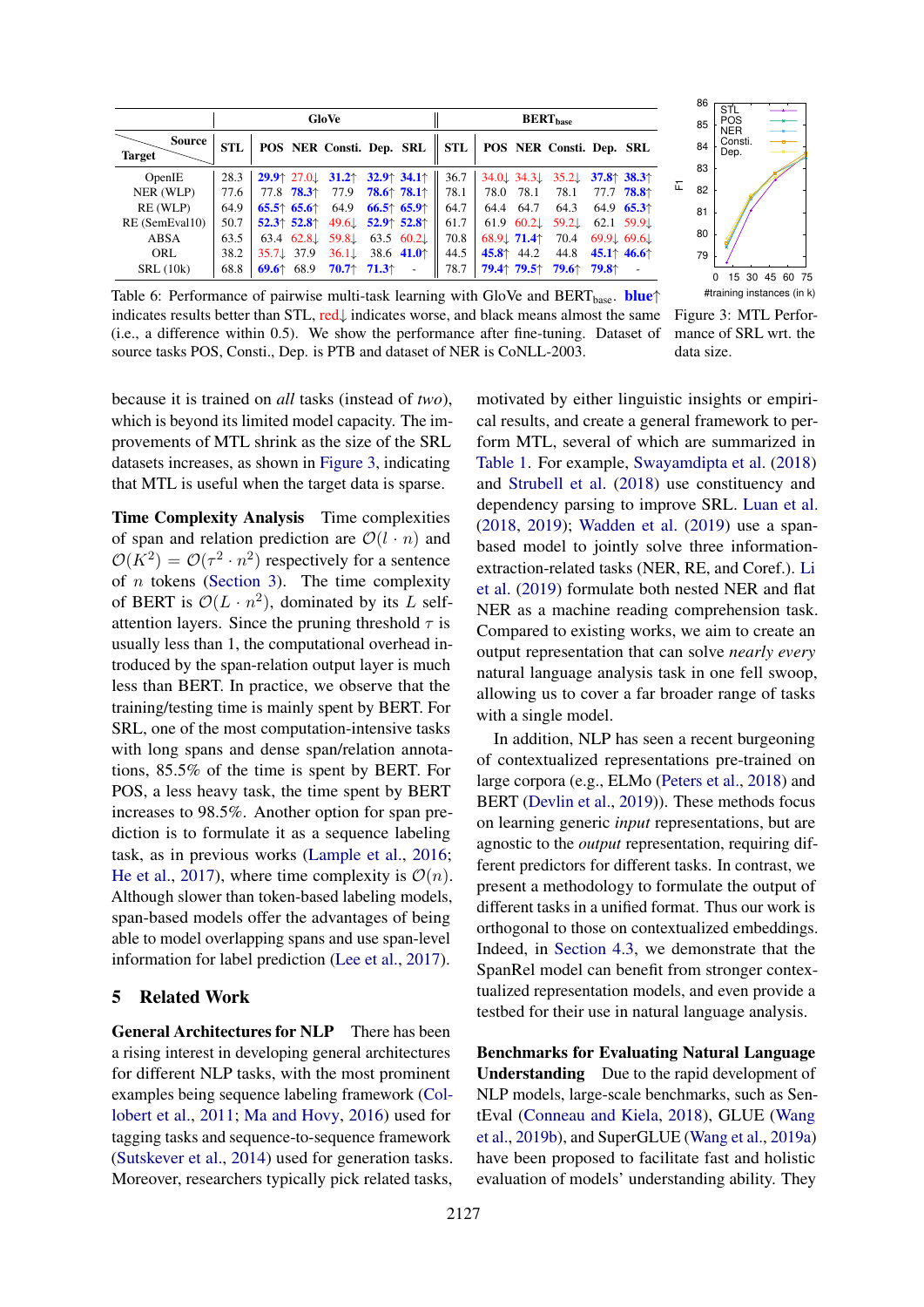mainly focus on sentence-level tasks, such as natural language inference, while our GLAD benchmark focuses on token/phrase-level analysis tasks with diverse coverage of different linguistic structures. New tasks and datasets can be conveniently added to our benchmark as long as they are in the BRAT standoff format, which is one of the most commonly used data format in the NLP community, e.g., it has been used in the BioNLP shared tasks [\(Kim et al.,](#page-9-17) [2009\)](#page-9-17) and the Universal Dependency project [\(McDonald et al.,](#page-10-12) [2013\)](#page-10-12).

## 6 Conclusion

We provide the simple insight that a large number of natural language analysis tasks can be represented in a single format consisting of spans and relations between spans. As a result, these tasks can be solved in a single modeling framework that first extracts spans and predicts their labels, then predicts relations between spans. We attempted 10 tasks with this SpanRel model and show that this generic task-independent model can achieve competitive performance as state-of-the-art methods tailored for each tasks. We merge 8 datasets into our GLAD benchmark for evaluating future models for natural language analysis. Future directions include (1) devising hierarchical span representations that can handle spans of different length and diverse content more effectively and efficiently; (2) robust multitask learning or meta-learning algorithms that can reconcile very different tasks.

#### Acknowledgments

This work was supported by gifts from Bosch Research. We would like to thank Hiroaki Hayashi, Bohan Li, Pengcheng Yin, Hao Zhu, Paul Michel, and Antonios Anastasopoulos for their insightful comments and suggestions.

## **References**

- <span id="page-8-4"></span>Laura Banarescu, Claire Bonial, Shu Cai, Madalina Georgescu, Kira Griffitt, Ulf Hermjakob, Kevin Knight, Philipp Koehn, Martha Palmer, and Nathan Schneider. 2013. [Abstract meaning representation](https://www.aclweb.org/anthology/W13-2322/) [for sembanking.](https://www.aclweb.org/anthology/W13-2322/) In *Proceedings of the 7th Linguistic Annotation Workshop and Interoperability with Discourse, LAW-ID@ACL 2013, August 8-9, 2013, Sofia, Bulgaria*, pages 178–186.
- <span id="page-8-9"></span>Michele Banko, Michael J. Cafarella, Stephen Soderland, Matthew Broadhead, and Oren Etzioni. 2007. [Open information extraction from the web.](http://ijcai.org/Proceedings/07/Papers/429.pdf) In *IJCAI*

*2007, Proceedings of the 20th International Joint Conference on Artificial Intelligence, Hyderabad, India, January 6-12, 2007*, pages 2670–2676.

- <span id="page-8-3"></span>Ondrej Bojar, Christian Buck, Christian Federmann, Barry Haddow, Philipp Koehn, Johannes Leveling, Christof Monz, Pavel Pecina, Matt Post, Herve Saint-Amand, Radu Soricut, Lucia Specia, and Ales Tamchyna. 2014. [Findings of the 2014 workshop](https://www.aclweb.org/anthology/W14-3302/) [on statistical machine translation.](https://www.aclweb.org/anthology/W14-3302/) In *Proceedings of the Ninth Workshop on Statistical Machine Translation, WMT@ACL 2014, June 26-27, 2014, Baltimore, Maryland, USA*, pages 12–58.
- <span id="page-8-6"></span>Kevin Clark, Urvashi Khandelwal, Omer Levy, and Christopher D. Manning. 2019. [What does BERT](https://doi.org/10.18653/v1/W19-4828) [look at? an analysis of BERT's attention.](https://doi.org/10.18653/v1/W19-4828) In *Proceedings of the 2019 ACL Workshop BlackboxNLP: Analyzing and Interpreting Neural Networks for NLP*, pages 276–286, Florence, Italy. Association for Computational Linguistics.
- <span id="page-8-1"></span>Kevin Clark, Minh-Thang Luong, Christopher D. Manning, and Quoc Le. 2018. [Semi-supervised se](https://doi.org/10.18653/v1/D18-1217)[quence modeling with cross-view training.](https://doi.org/10.18653/v1/D18-1217) In *Proceedings of the 2018 Conference on Empirical Methods in Natural Language Processing*, pages 1914– 1925, Brussels, Belgium. Association for Computational Linguistics.
- <span id="page-8-2"></span>Michael Collins. 1997. [Three generative, lexicalised](https://doi.org/10.3115/976909.979620) [models for statistical parsing.](https://doi.org/10.3115/976909.979620) In *35th Annual Meeting of the Association for Computational Linguistics and 8th Conference of the European Chapter of the Association for Computational Linguistics*, pages 16–23, Madrid, Spain. Association for Computational Linguistics.
- <span id="page-8-7"></span>Ronan Collobert, Jason Weston, Léon Bottou, Michael Karlen, Koray Kavukcuoglu, and Pavel P. Kuksa. 2011. [Natural language processing \(almost\) from](http://dl.acm.org/citation.cfm?id=2078186) [scratch.](http://dl.acm.org/citation.cfm?id=2078186) *J. Mach. Learn. Res.*, 12:2493–2537.
- <span id="page-8-8"></span>Alexis Conneau and Douwe Kiela. 2018. [SentEval:](https://www.aclweb.org/anthology/L18-1269) [An evaluation toolkit for universal sentence repre](https://www.aclweb.org/anthology/L18-1269)[sentations.](https://www.aclweb.org/anthology/L18-1269) In *Proceedings of the Eleventh International Conference on Language Resources and Evaluation (LREC-2018)*, Miyazaki, Japan. European Languages Resources Association (ELRA).
- <span id="page-8-5"></span>Lingjia Deng and Janyce Wiebe. 2015. [MPQA 3.0:](https://www.aclweb.org/anthology/N15-1146/) [An entity/event-level sentiment corpus.](https://www.aclweb.org/anthology/N15-1146/) In *NAACL HLT 2015, The 2015 Conference of the North American Chapter of the Association for Computational Linguistics: Human Language Technologies, Denver, Colorado, USA, May 31 - June 5, 2015*, pages 1323–1328.
- <span id="page-8-0"></span>Jacob Devlin, Ming-Wei Chang, Kenton Lee, and Kristina Toutanova. 2019. [BERT: Pre-training of](https://doi.org/10.18653/v1/N19-1423) [deep bidirectional transformers for language under](https://doi.org/10.18653/v1/N19-1423)[standing.](https://doi.org/10.18653/v1/N19-1423) In *Proceedings of the 2019 Conference of the North American Chapter of the Association for Computational Linguistics: Human Language Technologies, Volume 1 (Long and Short Papers)*,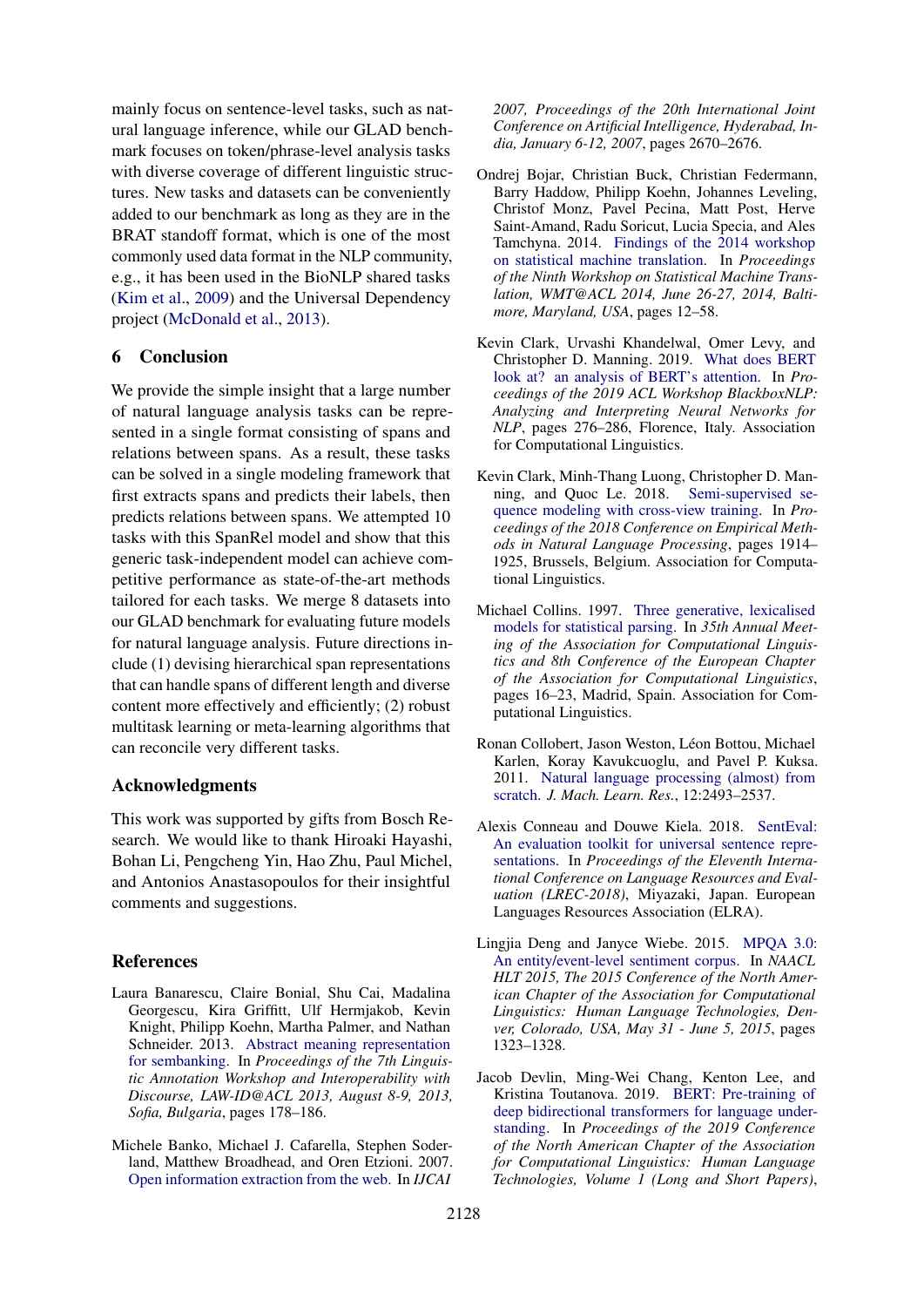pages 4171–4186, Minneapolis, Minnesota. Association for Computational Linguistics.

- <span id="page-9-3"></span>Kalpit Dixit and Yaser Al-Onaizan. 2019. [Span-level](https://www.aclweb.org/anthology/P19-1525) [model for relation extraction.](https://www.aclweb.org/anthology/P19-1525) In *Proceedings of the 57th Annual Meeting of the Association for Computational Linguistics*, pages 5308–5314, Florence, Italy. Association for Computational Linguistics.
- <span id="page-9-18"></span>Daniel Gildea and Daniel Jurafsky. 2002. [Auto](https://doi.org/10.1162/089120102760275983)[matic labeling of semantic roles.](https://doi.org/10.1162/089120102760275983) *Comput. Linguist.*, 28(3):245–288.
- <span id="page-9-2"></span>Jiang Guo, Wanxiang Che, Haifeng Wang, Ting Liu, and Jun Xu. 2016. [A unified architecture for seman](https://www.aclweb.org/anthology/C16-1120)[tic role labeling and relation classification.](https://www.aclweb.org/anthology/C16-1120) In *Proceedings of COLING 2016, the 26th International Conference on Computational Linguistics: Technical Papers*, pages 1264–1274, Osaka, Japan. The COLING 2016 Organizing Committee.
- <span id="page-9-4"></span>Kazuma Hashimoto, Caiming Xiong, Yoshimasa Tsuruoka, and Richard Socher. 2017. [A joint many-task](https://aclanthology.info/papers/D17-1206/d17-1206) [model: Growing a neural network for multiple NLP](https://aclanthology.info/papers/D17-1206/d17-1206) [tasks.](https://aclanthology.info/papers/D17-1206/d17-1206) In *Proceedings of the 2017 Conference on Empirical Methods in Natural Language Processing, EMNLP 2017, Copenhagen, Denmark, September 9- 11, 2017*, pages 1923–1933.
- <span id="page-9-8"></span>Luheng He, Kenton Lee, Omer Levy, and Luke Zettle-moyer. 2018. [Jointly predicting predicates and argu](https://doi.org/10.18653/v1/P18-2058)[ments in neural semantic role labeling.](https://doi.org/10.18653/v1/P18-2058) In *Proceedings of the 56th Annual Meeting of the Association for Computational Linguistics (Volume 2: Short Papers)*, pages 364–369, Melbourne, Australia. Association for Computational Linguistics.
- <span id="page-9-15"></span>Luheng He, Kenton Lee, Mike Lewis, and Luke Zettlemoyer. 2017. [Deep semantic role labeling: What](https://doi.org/10.18653/v1/P17-1044) [works and what's next.](https://doi.org/10.18653/v1/P17-1044) In *Proceedings of the 55th Annual Meeting of the Association for Computational Linguistics (Volume 1: Long Papers)*, pages 473–483, Vancouver, Canada. Association for Computational Linguistics.
- <span id="page-9-10"></span>Iris Hendrickx, Su Nam Kim, Zornitsa Kozareva, Preslav Nakov, Diarmuid Ó Séaghdha, Sebastian Padó, Marco Pennacchiotti, Lorenza Romano, and Stan Szpakowicz. 2010. Semeval-2010 task 8: Stan Szpakowicz. 2010. [Multi-way classification of semantic relations be](https://www.aclweb.org/anthology/S10-1006/)[tween pairs of nominals.](https://www.aclweb.org/anthology/S10-1006/) In *Proceedings of the 5th International Workshop on Semantic Evaluation, SemEval@ACL 2010, Uppsala University, Uppsala, Sweden, July 15-16, 2010*, pages 33–38.
- <span id="page-9-1"></span>Mandar Joshi, Danqi Chen, Yinhan Liu, Daniel S. Weld, Luke Zettlemoyer, and Omer Levy. 2019. [Spanbert: Improving pre-training by representing](http://arxiv.org/abs/1907.10529) [and predicting spans.](http://arxiv.org/abs/1907.10529) *CoRR*, abs/1907.10529.
- <span id="page-9-17"></span>Jin-Dong Kim, Tomoko Ohta, Sampo Pyysalo, Yoshinobu Kano, and Jun'ichi Tsujii. 2009. [Overview](http://dl.acm.org/citation.cfm?id=1572340.1572342) [of bionlp'09 shared task on event extraction.](http://dl.acm.org/citation.cfm?id=1572340.1572342) In *Proceedings of the Workshop on Current Trends in Biomedical Natural Language Processing: Shared*

*Task*, BioNLP '09, pages 1–9, Stroudsburg, PA, USA. Association for Computational Linguistics.

- <span id="page-9-12"></span>Diederik P. Kingma and Jimmy Ba. 2015. [Adam: A](http://arxiv.org/abs/1412.6980) [method for stochastic optimization.](http://arxiv.org/abs/1412.6980) In *3rd International Conference on Learning Representations, ICLR 2015, San Diego, CA, USA, May 7-9, 2015, Conference Track Proceedings*.
- <span id="page-9-11"></span>Nikita Kitaev, Steven Cao, and Dan Klein. 2019. [Multi](https://www.aclweb.org/anthology/P19-1340)[lingual constituency parsing with self-attention and](https://www.aclweb.org/anthology/P19-1340) [pre-training.](https://www.aclweb.org/anthology/P19-1340) In *Proceedings of the 57th Annual Meeting of the Association for Computational Linguistics*, pages 3499–3505, Florence, Italy. Association for Computational Linguistics.
- <span id="page-9-5"></span>Sandra Kübler, Ryan McDonald, and Joakim Nivre. 2009. Dependency parsing. *Synthesis Lectures on Human Language Technologies*, 1(1):1–127.
- <span id="page-9-9"></span>Chaitanya Kulkarni, Wei Xu, Alan Ritter, and Raghu Machiraju. 2018. [An annotated corpus for machine](https://doi.org/10.18653/v1/N18-2016) [reading of instructions in wet lab protocols.](https://doi.org/10.18653/v1/N18-2016) In *Proceedings of the 2018 Conference of the North American Chapter of the Association for Computational Linguistics: Human Language Technologies, Volume 2 (Short Papers)*, pages 97–106, New Orleans, Louisiana. Association for Computational Linguistics.
- <span id="page-9-14"></span>Guillaume Lample, Miguel Ballesteros, Sandeep Subramanian, Kazuya Kawakami, and Chris Dyer. 2016. [Neural architectures for named entity recognition.](https://www.aclweb.org/anthology/N16-1030/) In *NAACL HLT 2016, The 2016 Conference of the North American Chapter of the Association for Computational Linguistics: Human Language Technologies, San Diego California, USA, June 12-17, 2016*, pages 260–270.
- <span id="page-9-6"></span>Wuwei Lan and Wei Xu. 2018. [Neural network models](https://www.aclweb.org/anthology/C18-1328) [for paraphrase identification, semantic textual simi](https://www.aclweb.org/anthology/C18-1328)[larity, natural language inference, and question an](https://www.aclweb.org/anthology/C18-1328)[swering.](https://www.aclweb.org/anthology/C18-1328) In *Proceedings of the 27th International Conference on Computational Linguistics*, pages 3890–3902, Santa Fe, New Mexico, USA. Association for Computational Linguistics.
- <span id="page-9-0"></span>Kenton Lee, Luheng He, Mike Lewis, and Luke Zettlemoyer. 2017. [End-to-end neural coreference reso](https://aclanthology.info/papers/D17-1018/d17-1018)[lution.](https://aclanthology.info/papers/D17-1018/d17-1018) In *Proceedings of the 2017 Conference on Empirical Methods in Natural Language Processing, EMNLP 2017, Copenhagen, Denmark, September 9- 11, 2017*, pages 188–197.
- <span id="page-9-13"></span>Jiwei Li, Will Monroe, and Dan Jurafsky. 2016. [Un](http://arxiv.org/abs/1612.08220)[derstanding neural networks through representation](http://arxiv.org/abs/1612.08220) [erasure.](http://arxiv.org/abs/1612.08220) *CoRR*, abs/1612.08220.
- <span id="page-9-16"></span>Xiaoya Li, Jingrong Feng, Yuxian Meng, Qinghong Han, Fei Wu, and Jiwei Li. 2019. [A unified MRC](http://arxiv.org/abs/1910.11476) [framework for named entity recognition.](http://arxiv.org/abs/1910.11476) *CoRR*, abs/1910.11476.
- <span id="page-9-7"></span>Xiaodong Liu, Pengcheng He, Weizhu Chen, and Jianfeng Gao. 2019. [Multi-task deep neural networks](https://www.aclweb.org/anthology/P19-1441/) [for natural language understanding.](https://www.aclweb.org/anthology/P19-1441/) In *Proceedings*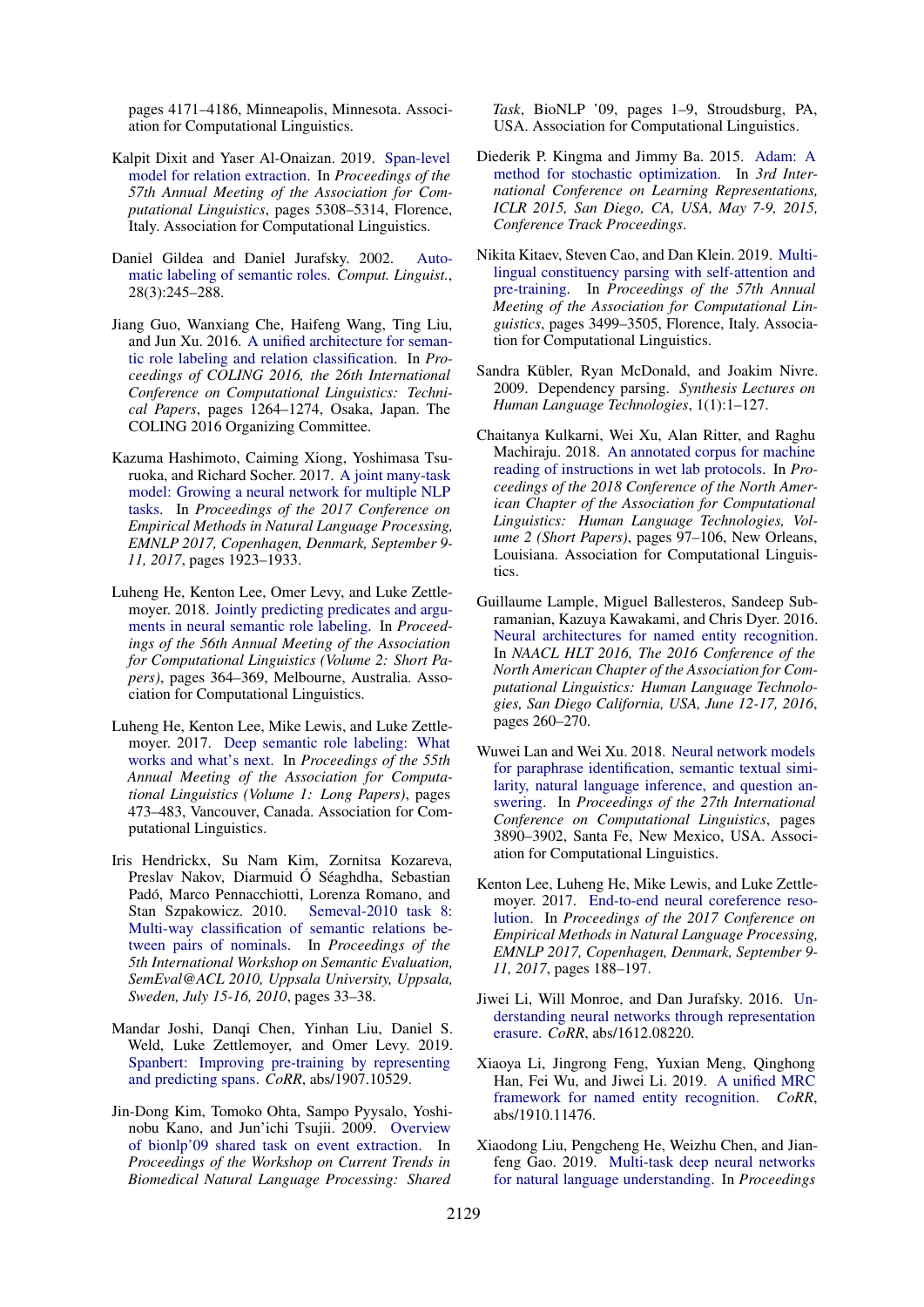*of the 57th Conference of the Association for Computational Linguistics, ACL 2019, Florence, Italy, July 28- August 2, 2019, Volume 1: Long Papers*, pages 4487–4496.

- <span id="page-10-5"></span>Ryan Lowe, Nissan Pow, Iulian Serban, and Joelle Pineau. 2015. [The ubuntu dialogue corpus: A large](https://www.aclweb.org/anthology/W15-4640/) [dataset for research in unstructured multi-turn dia](https://www.aclweb.org/anthology/W15-4640/)[logue systems.](https://www.aclweb.org/anthology/W15-4640/) In *Proceedings of the SIGDIAL 2015 Conference, The 16th Annual Meeting of the Special Interest Group on Discourse and Dialogue, 2- 4 September 2015, Prague, Czech Republic*, pages 285–294.
- <span id="page-10-1"></span>Yi Luan, Luheng He, Mari Ostendorf, and Hannaneh Hajishirzi. 2018. [Multi-task identification of enti](https://aclanthology.info/papers/D18-1360/d18-1360)[ties, relations, and coreference for scientific knowl](https://aclanthology.info/papers/D18-1360/d18-1360)[edge graph construction.](https://aclanthology.info/papers/D18-1360/d18-1360) In *Proceedings of the 2018 Conference on Empirical Methods in Natural Language Processing, Brussels, Belgium, October 31 - November 4, 2018*, pages 3219–3232.
- <span id="page-10-2"></span>Yi Luan, Dave Wadden, Luheng He, Amy Shah, Mari Ostendorf, and Hannaneh Hajishirzi. 2019. [A gen](https://doi.org/10.18653/v1/N19-1308)[eral framework for information extraction using dy](https://doi.org/10.18653/v1/N19-1308)[namic span graphs.](https://doi.org/10.18653/v1/N19-1308) In *Proceedings of the 2019 Conference of the North American Chapter of the Association for Computational Linguistics: Human Language Technologies, Volume 1 (Long and Short Papers)*, pages 3036–3046, Minneapolis, Minnesota. Association for Computational Linguistics.
- <span id="page-10-11"></span>Xuezhe Ma and Eduard H. Hovy. 2016. [End-to-end se](https://www.aclweb.org/anthology/P16-1101/)[quence labeling via bi-directional lstm-cnns-crf.](https://www.aclweb.org/anthology/P16-1101/) In *Proceedings of the 54th Annual Meeting of the Association for Computational Linguistics, ACL 2016, August 7-12, 2016, Berlin, Germany, Volume 1: Long Papers*.
- <span id="page-10-3"></span>Ana Marasović and Anette Frank. 2018. [SRL4ORL:](https://doi.org/10.18653/v1/N18-1054) [Improving opinion role labeling using multi-task](https://doi.org/10.18653/v1/N18-1054) [learning with semantic role labeling.](https://doi.org/10.18653/v1/N18-1054) In *Proceedings of the 2018 Conference of the North American Chapter of the Association for Computational Linguistics: Human Language Technologies, Volume 1 (Long Papers)*, pages 583–594, New Orleans, Louisiana. Association for Computational Linguistics.
- <span id="page-10-9"></span>Mitchell P. Marcus, Grace Kim, Mary Ann Marcinkiewicz, Robert MacIntyre, Ann Bies, Mark Ferguson, Karen Katz, and Britta Schasberger. 1994. [The penn treebank: Annotating predicate ar](https://www.aclweb.org/anthology/H94-1020/)[gument structure.](https://www.aclweb.org/anthology/H94-1020/) In *Human Language Technology, Proceedings of a Workshop held at Plainsboro, New Jerey, USA, March 8-11, 1994*.
- <span id="page-10-12"></span>Ryan McDonald, Joakim Nivre, Yvonne Quirmbach-Brundage, Yoav Goldberg, Dipanjan Das, Kuzman Ganchev, Keith Hall, Slav Petrov, Hao Zhang, Oscar Täckström, Claudia Bedini, Núria Bertomeu Castelló, and Jungmee Lee. 2013. [Uni](https://www.aclweb.org/anthology/P13-2017)[versal dependency annotation for multilingual pars](https://www.aclweb.org/anthology/P13-2017)[ing.](https://www.aclweb.org/anthology/P13-2017) In *Proceedings of the 51st Annual Meeting of the Association for Computational Linguistics (Volume 2: Short Papers)*, pages 92–97, Sofia, Bulgaria. Association for Computational Linguistics.
- <span id="page-10-6"></span>Ramesh Nallapati, Bowen Zhou, Cícero Nogueira dos Santos, Caglar Gülcehre, and Bing Xiang. 2016. [Abstractive text summarization using sequence-to](https://www.aclweb.org/anthology/K16-1028/)[sequence rnns and beyond.](https://www.aclweb.org/anthology/K16-1028/) In *Proceedings of the 20th SIGNLL Conference on Computational Natural Language Learning, CoNLL 2016, Berlin, Germany, August 11-12, 2016*, pages 280–290.
- <span id="page-10-14"></span>Christina Niklaus, Matthias Cetto, Andre Freitas, and ´ Siegfried Handschuh. 2018. [A survey on open infor](https://www.aclweb.org/anthology/C18-1326)[mation extraction.](https://www.aclweb.org/anthology/C18-1326) In *Proceedings of the 27th International Conference on Computational Linguistics*, pages 3866–3878, Santa Fe, New Mexico, USA. Association for Computational Linguistics.
- <span id="page-10-7"></span>Jeffrey Pennington, Richard Socher, and Christopher D. Manning. 2014. [Glove: Global vectors for word](https://www.aclweb.org/anthology/D14-1162/) [representation.](https://www.aclweb.org/anthology/D14-1162/) In *Proceedings of the 2014 Conference on Empirical Methods in Natural Language Processing, EMNLP 2014, October 25-29, 2014, Doha, Qatar, A meeting of SIGDAT, a Special Interest Group of the ACL*, pages 1532–1543.
- <span id="page-10-0"></span>Matthew Peters, Mark Neumann, Mohit Iyyer, Matt Gardner, Christopher Clark, Kenton Lee, and Luke Zettlemoyer. 2018. [Deep contextualized word rep](https://doi.org/10.18653/v1/N18-1202)[resentations.](https://doi.org/10.18653/v1/N18-1202) In *Proceedings of the 2018 Conference of the North American Chapter of the Association for Computational Linguistics: Human Language Technologies, Volume 1 (Long Papers)*, pages 2227–2237, New Orleans, Louisiana. Association for Computational Linguistics.
- <span id="page-10-10"></span>Maria Pontiki, Dimitris Galanis, John Pavlopoulos, Harris Papageorgiou, Ion Androutsopoulos, and Suresh Manandhar. 2014. [Semeval-2014 task 4: As](https://www.aclweb.org/anthology/S14-2004/)[pect based sentiment analysis.](https://www.aclweb.org/anthology/S14-2004/) In *Proceedings of the 8th International Workshop on Semantic Evaluation, SemEval@COLING 2014, Dublin, Ireland, August 23-24, 2014.*, pages 27–35.
- <span id="page-10-8"></span>Sameer Pradhan, Alessandro Moschitti, Nianwen Xue, Hwee Tou Ng, Anders Björkelund, Olga Uryupina, Yuchen Zhang, and Zhi Zhong. 2013. [Towards ro](https://www.aclweb.org/anthology/W13-3516/)[bust linguistic analysis using ontonotes.](https://www.aclweb.org/anthology/W13-3516/) In *Proceedings of the Seventeenth Conference on Computational Natural Language Learning, CoNLL 2013, Sofia, Bulgaria, August 8-9, 2013*, pages 143–152.
- <span id="page-10-4"></span>Sameer Pradhan, Alessandro Moschitti, Nianwen Xue, Olga Uryupina, and Yuchen Zhang. 2012. [Conll-](https://www.aclweb.org/anthology/W12-4501/)[2012 shared task: Modeling multilingual unre](https://www.aclweb.org/anthology/W12-4501/)[stricted coreference in ontonotes.](https://www.aclweb.org/anthology/W12-4501/) In *Joint Conference on Empirical Methods in Natural Language Processing and Computational Natural Language Learning - Proceedings of the Shared Task: Modeling Multilingual Unrestricted Coreference in OntoNotes, EMNLP-CoNLL 2012, July 13, 2012, Jeju Island, Korea*, pages 1–40.
- <span id="page-10-13"></span>Adwait Ratnaparkhi. 1996. [A maximum entropy](https://www.aclweb.org/anthology/W96-0213) [model for part-of-speech tagging.](https://www.aclweb.org/anthology/W96-0213) In *Conference on Empirical Methods in Natural Language Processing*.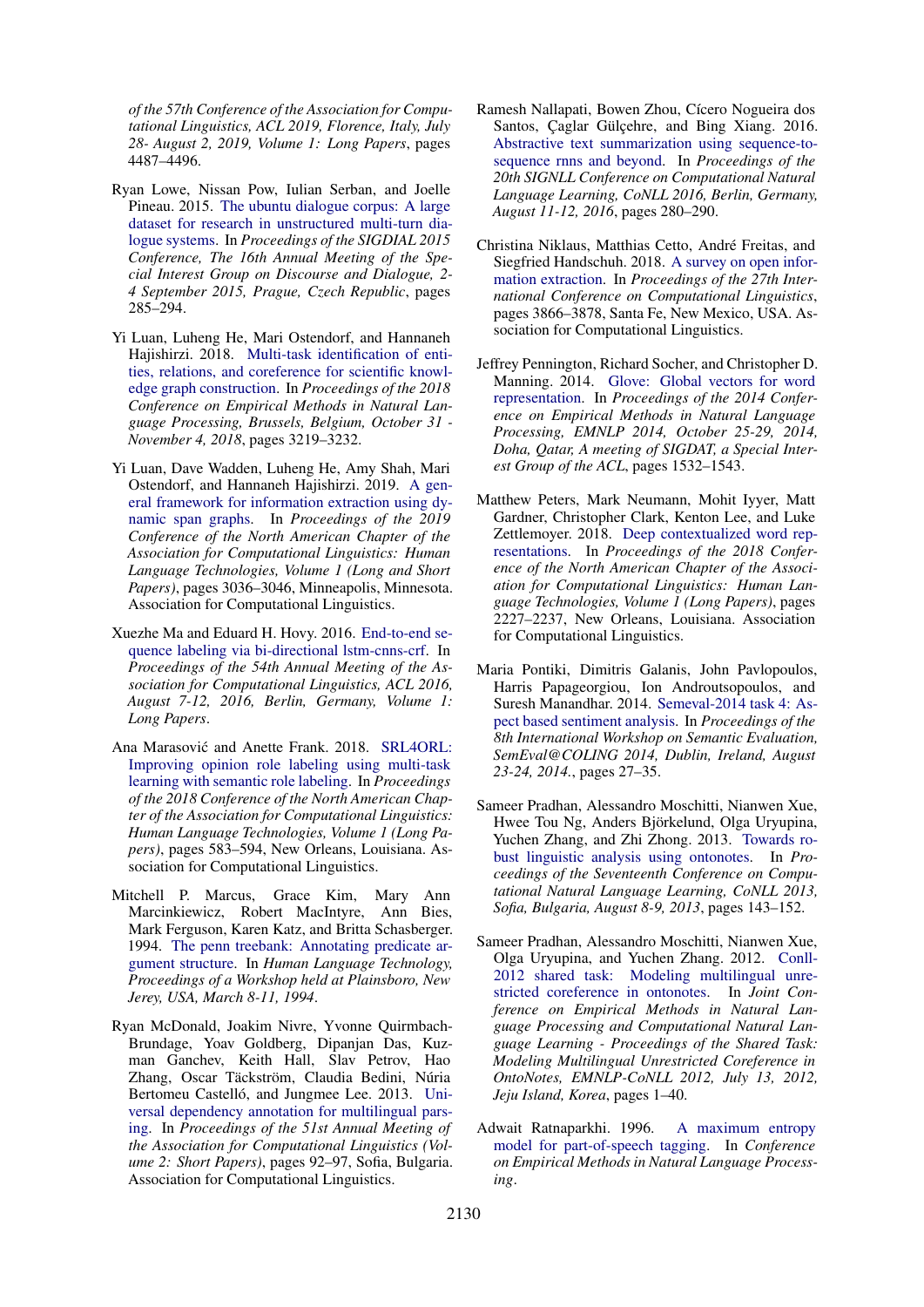- <span id="page-11-8"></span>Sebastian Ruder. 2017. [An overview of multi](http://arxiv.org/abs/1706.05098)[task learning in deep neural networks.](http://arxiv.org/abs/1706.05098) *CoRR*, abs/1706.05098.
- <span id="page-11-5"></span>Erik F. Tjong Kim Sang and Fien De Meulder. 2003. [Introduction to the conll-2003 shared task:](https://www.aclweb.org/anthology/W03-0419/) [Language-independent named entity recognition.](https://www.aclweb.org/anthology/W03-0419/) In *Proceedings of the Seventh Conference on Natural Language Learning, CoNLL 2003, Held in cooperation with HLT-NAACL 2003, Edmonton, Canada, May 31 - June 1, 2003*, pages 142–147.
- <span id="page-11-11"></span>Nitish Srivastava, Geoffrey E. Hinton, Alex Krizhevsky, Ilya Sutskever, and Ruslan Salakhutdinov. 2014. Dropout: a simple way to prevent neural networks from overfitting. *J. Mach. Learn. Res.*, pages 1929–1958.
- <span id="page-11-6"></span>Gabriel Stanovsky and Ido Dagan. 2016. [Creating](https://doi.org/10.18653/v1/D16-1252) [a large benchmark for open information extraction.](https://doi.org/10.18653/v1/D16-1252) In *Proceedings of the 2016 Conference on Empirical Methods in Natural Language Processing*, pages 2300–2305, Austin, Texas. Association for Computational Linguistics.
- <span id="page-11-10"></span>Gabriel Stanovsky, Julian Michael, Luke Zettlemoyer, and Ido Dagan. 2018. [Supervised open information](https://doi.org/10.18653/v1/N18-1081) [extraction.](https://doi.org/10.18653/v1/N18-1081) In *Proceedings of the 2018 Conference of the North American Chapter of the Association for Computational Linguistics: Human Language Technologies, Volume 1 (Long Papers)*, pages 885– 895, New Orleans, Louisiana. Association for Computational Linguistics.
- <span id="page-11-0"></span>Pontus Stenetorp, Sampo Pyysalo, Goran Topic,´ Tomoko Ohta, Sophia Ananiadou, and Jun'ichi Tsujii. 2012. [BRAT: a web-based tool for NLP-assisted](https://www.aclweb.org/anthology/E12-2021) [text annotation.](https://www.aclweb.org/anthology/E12-2021) In *Proceedings of the Demonstrations at the 13th Conference of the European Chapter of the Association for Computational Linguistics*, pages 102–107, Avignon, France. Association for Computational Linguistics.
- <span id="page-11-7"></span>Mitchell Stern, Jacob Andreas, and Dan Klein. 2017. [A](https://doi.org/10.18653/v1/P17-1076) [minimal span-based neural constituency parser.](https://doi.org/10.18653/v1/P17-1076) In *Proceedings of the 55th Annual Meeting of the Association for Computational Linguistics, ACL 2017, Vancouver, Canada, July 30 - August 4, Volume 1: Long Papers*, pages 818–827.
- <span id="page-11-2"></span>Emma Strubell, Patrick Verga, Daniel Andor, David Weiss, and Andrew McCallum. 2018. [Linguistically-informed self-attention for semantic](https://doi.org/10.18653/v1/D18-1548) [role labeling.](https://doi.org/10.18653/v1/D18-1548) In *Proceedings of the 2018 Conference on Empirical Methods in Natural Language Processing*, pages 5027–5038, Brussels, Belgium. Association for Computational Linguistics.
- <span id="page-11-13"></span>Ilya Sutskever, Oriol Vinyals, and Quoc V. Le. 2014. [Sequence to sequence learning with neural networks.](http://papers.nips.cc/paper/5346-sequence-to-sequence-learning-with-neural-networks) In *Advances in Neural Information Processing Systems 27: Annual Conference on Neural Information Processing Systems 2014, December 8-13 2014, Montreal, Quebec, Canada*, pages 3104–3112.
- <span id="page-11-1"></span>Swabha Swayamdipta, Sam Thomson, Kenton Lee, Luke Zettlemoyer, Chris Dyer, and Noah A. Smith. 2018. [Syntactic scaffolds for semantic structures.](https://doi.org/10.18653/v1/D18-1412) In *Proceedings of the 2018 Conference on Empirical Methods in Natural Language Processing*, pages 3772–3782, Brussels, Belgium. Association for Computational Linguistics.
- <span id="page-11-3"></span>Ian Tenney, Dipanjan Das, and Ellie Pavlick. 2019a. [BERT rediscovers the classical NLP pipeline.](https://www.aclweb.org/anthology/P19-1452/) In *Proceedings of the 57th Conference of the Association for Computational Linguistics, ACL 2019, Florence, Italy, July 28- August 2, 2019, Volume 1: Long Papers*, pages 4593–4601.
- <span id="page-11-4"></span>Ian Tenney, Patrick Xia, Berlin Chen, Alex Wang, Adam Poliak, R. Thomas McCoy, Najoung Kim, Benjamin Van Durme, Samuel R. Bowman, Dipanjan Das, and Ellie Pavlick. 2019b. [What do you](https://openreview.net/forum?id=SJzSgnRcKX) [learn from context? probing for sentence structure](https://openreview.net/forum?id=SJzSgnRcKX) [in contextualized word representations.](https://openreview.net/forum?id=SJzSgnRcKX) In *7th International Conference on Learning Representations, ICLR 2019, New Orleans, LA, USA, May 6-9, 2019*.
- <span id="page-11-17"></span>Kristina Toutanova, Dan Klein, Christopher D. Manning, and Yoram Singer. 2003. [Feature-rich part-of](https://www.aclweb.org/anthology/N03-1033)[speech tagging with a cyclic dependency network.](https://www.aclweb.org/anthology/N03-1033) In *Proceedings of the 2003 Human Language Technology Conference of the North American Chapter of the Association for Computational Linguistics*, pages 252–259.
- <span id="page-11-12"></span>Jesse Vig. 2019. [A multiscale visualization of atten](https://www.aclweb.org/anthology/P19-3007/)[tion in the transformer model.](https://www.aclweb.org/anthology/P19-3007/) In *Proceedings of the 57th Conference of the Association for Computational Linguistics, ACL 2019, Florence, Italy, July 28 - August 2, 2019, Volume 3: System Demonstrations*, pages 37–42.
- <span id="page-11-14"></span>David Wadden, Ulme Wennberg, Yi Luan, and Hannaneh Hajishirzi. 2019. [Entity, relation, and event](https://doi.org/10.18653/v1/D19-1585) [extraction with contextualized span representations.](https://doi.org/10.18653/v1/D19-1585) In *Proceedings of the 2019 Conference on Empirical Methods in Natural Language Processing and the 9th International Joint Conference on Natural Language Processing (EMNLP-IJCNLP)*, pages 5783– 5788, Hong Kong, China. Association for Computational Linguistics.
- <span id="page-11-16"></span>Alex Wang, Yada Pruksachatkun, Nikita Nangia, Amanpreet Singh, Julian Michael, Felix Hill, Omer Levy, and Samuel R. Bowman. 2019a. [Superglue:](http://arxiv.org/abs/1905.00537) [A stickier benchmark for general-purpose language](http://arxiv.org/abs/1905.00537) [understanding systems.](http://arxiv.org/abs/1905.00537) *CoRR*, abs/1905.00537.
- <span id="page-11-15"></span>Alex Wang, Amanpreet Singh, Julian Michael, Felix Hill, Omer Levy, and Samuel R. Bowman. 2019b. [GLUE: A multi-task benchmark and analysis plat](https://openreview.net/forum?id=rJ4km2R5t7)[form for natural language understanding.](https://openreview.net/forum?id=rJ4km2R5t7) In *7th International Conference on Learning Representations, ICLR 2019, New Orleans, LA, USA, May 6-9, 2019*.
- <span id="page-11-9"></span>Shanchan Wu and Yifan He. 2019. [Enriching pre](http://arxiv.org/abs/1905.08284)[trained language model with entity information for](http://arxiv.org/abs/1905.08284) [relation classification.](http://arxiv.org/abs/1905.08284) *CoRR*, abs/1905.08284.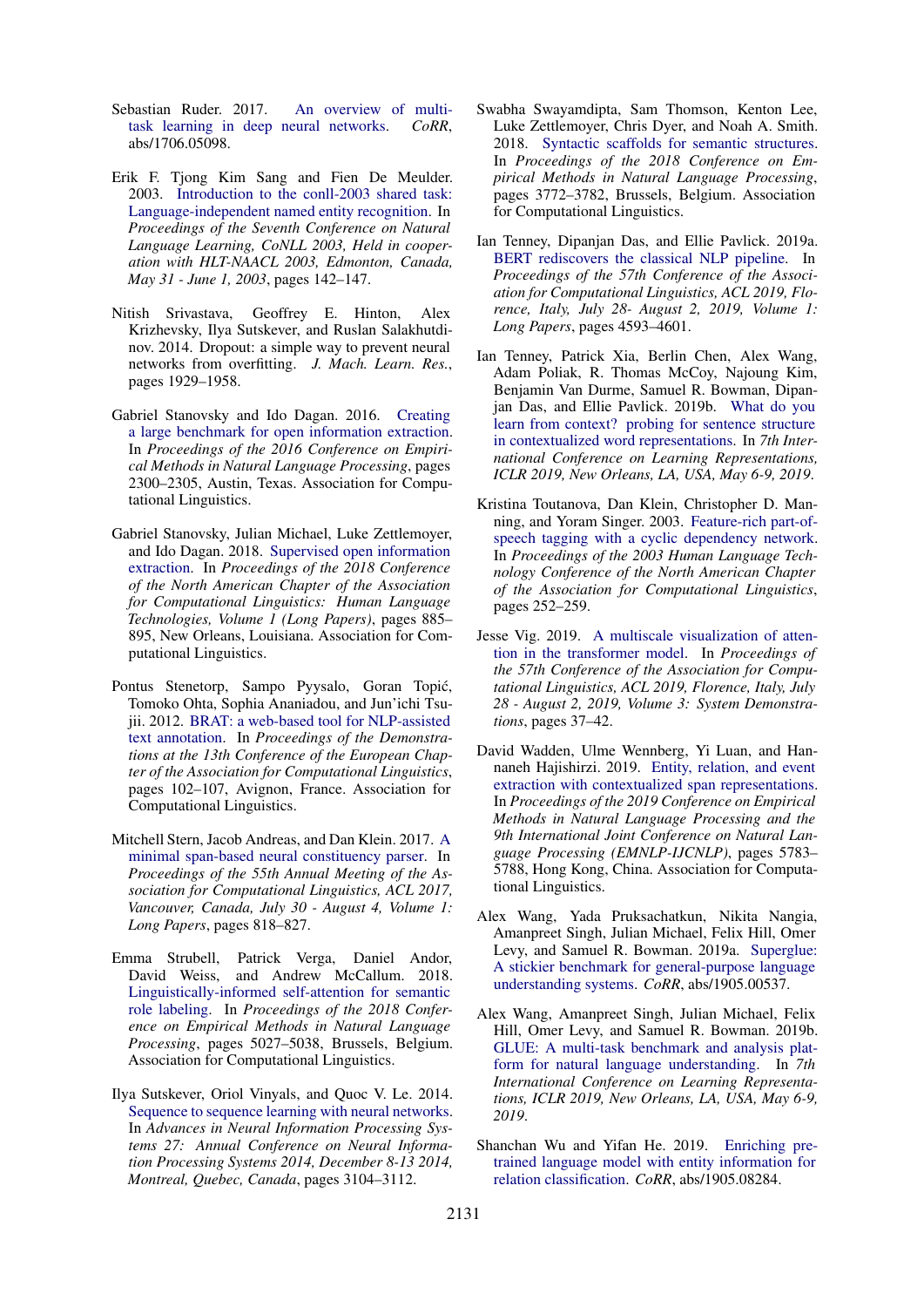- <span id="page-12-2"></span>Hu Xu, Bing Liu, Lei Shu, and Philip Yu. 2019. [BERT](https://doi.org/10.18653/v1/N19-1242) [post-training for review reading comprehension and](https://doi.org/10.18653/v1/N19-1242) [aspect-based sentiment analysis.](https://doi.org/10.18653/v1/N19-1242) In *Proceedings of the 2019 Conference of the North American Chapter of the Association for Computational Linguistics: Human Language Technologies, Volume 1 (Long and Short Papers)*, pages 2324–2335, Minneapolis, Minnesota. Association for Computational Linguistics.
- <span id="page-12-5"></span>Bishan Yang and Claire Cardie. 2013. [Joint infer](https://www.aclweb.org/anthology/P13-1161/)[ence for fine-grained opinion extraction.](https://www.aclweb.org/anthology/P13-1161/) In *Proceedings of the 51st Annual Meeting of the Association for Computational Linguistics, ACL 2013, 4-9 August 2013, Sofia, Bulgaria, Volume 1: Long Papers*, pages 1640–1649.
- <span id="page-12-1"></span>Junlang Zhang and Hai Zhao. 2019. [Span based open](http://arxiv.org/abs/1901.10879) [information extraction.](http://arxiv.org/abs/1901.10879) *CoRR*, abs/1901.10879.

<span id="page-12-0"></span>A Detailed Explanations of 10 Tasks

#### • Span-oriented Tasks [\(Table 2a\)](#page-2-0)

- Named Entity Recognition [\(Sang and Meul](#page-11-5)[der,](#page-11-5) [2003\)](#page-11-5) NER is traditionally considered as a sequence labeling task. We model named entities as spans over one or more tokens.
- Constituency Parsing [\(Collins,](#page-8-2) [1997\)](#page-8-2) Constituency parsing aims to produce a syntactic parse tree for each sentence. Each node in the tree is an individual span associated with a constituent label, and spans are nested.
- Part-of-speech Tagging [\(Ratnaparkhi,](#page-10-13) [1996;](#page-10-13) [Toutanova et al.,](#page-11-17) [2003\)](#page-11-17) POS tagging is another sequence labeling task, where every single token is an individual span with a POS tag.
- Aspect-based Sentiment Analysis [\(Pontiki](#page-10-10) [et al.,](#page-10-10) [2014\)](#page-10-10) ABSA is a task that consists of identifying certain spans as aspect terms and predicting their associated sentiments.
- Relation-oriented Tasks [\(Table 2b\)](#page-2-0)
	- Relation Extraction [\(Hendrickx et al.,](#page-9-10) [2010\)](#page-9-10) RE concerns the relation between two entities.
	- Coreference [\(Pradhan et al.,](#page-10-4) [2012\)](#page-10-4) Coreference resolution is to link named, nominal, and pronominal mentions that refer to the same concept, within or beyond a single sentence.
	- Semantic Role Labeling [\(Gildea and Juraf](#page-9-18)[sky,](#page-9-18) [2002\)](#page-9-18) SRL aims to identify arguments of a predicate (verb or noun) and classify them with semantic roles in relation to the predicate.
	- Open Information Extraction [\(Banko et al.,](#page-8-9) [2007;](#page-8-9) [Niklaus et al.,](#page-10-14) [2018\)](#page-10-14) In contrast to the fixed relation types in RE, OpenIE aims to extract open-domain predicates and their arguments (usually subjects and objects) from a sentence.
	- Dependency Parsing (Kübler et al., [2009\)](#page-9-5) Spans are single-word tokens and a relation links a word to its syntactic parent with the corresponding dependency type.
	- Opinion Role Labeling [\(Yang and Cardie,](#page-12-5) [2013\)](#page-12-5) ORL detects spans that are opinion expressions, as well as holders and targets related to these opinions.

#### <span id="page-12-3"></span>B Results of BERT Large Model

<span id="page-12-4"></span>[Table 7](#page-13-0) shows the performance of single-task learning with different token representations. BERT $_{\text{large}}$ achieves the best performance on most of the tasks.